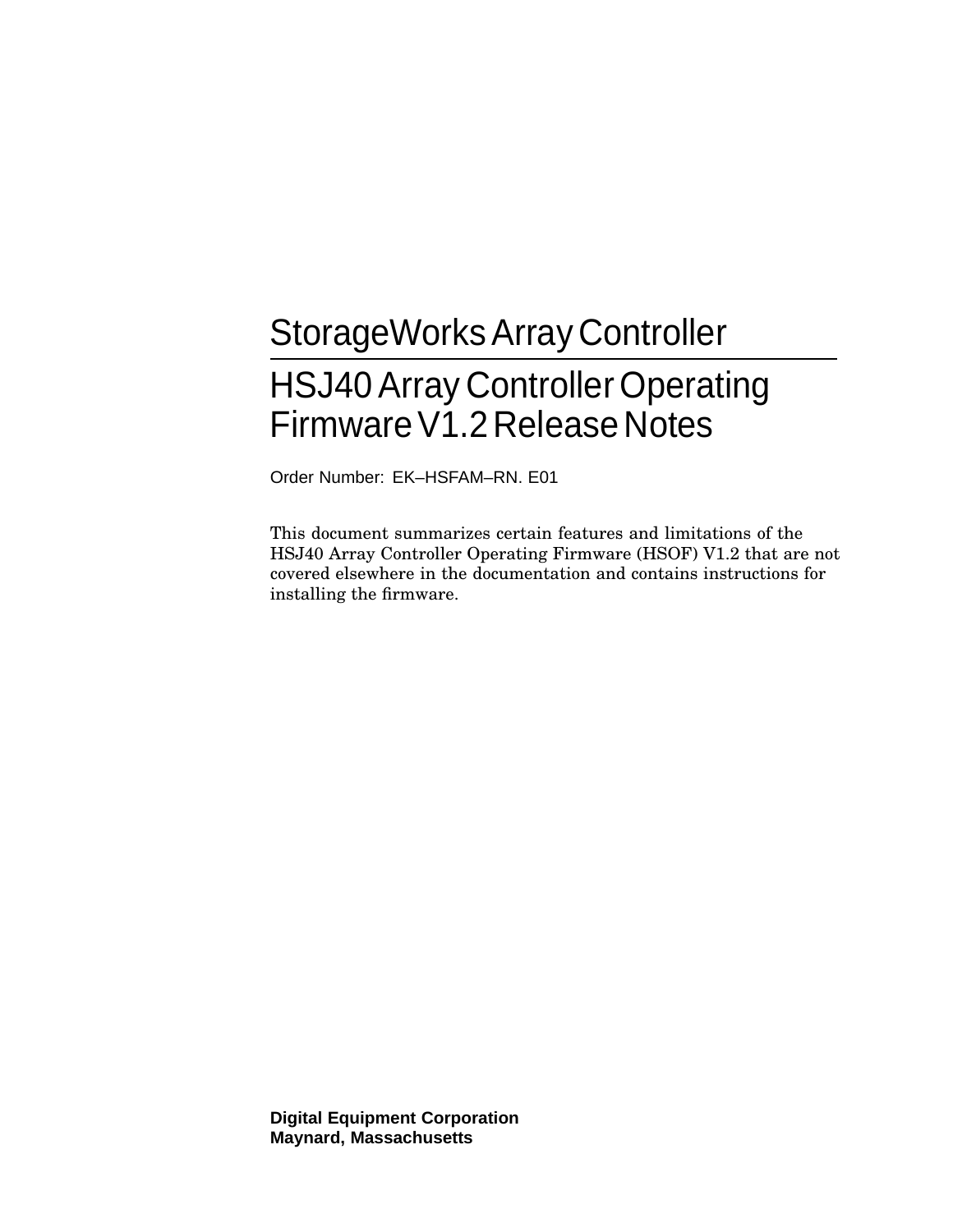#### **November, 1993**

While Digital Equipment Corporation believes the information included in this document is correct as of the date of publication, it is subject to change without notice and should not be construed as a commitment by Digital Equipment Corporation.

The software described in this document is furnished under a license and may be used or copied only in accordance with the terms of such license.

No responsibility is assumed for the use or reliability of software on equipment that is not supplied by Digital Equipment Corporation or its affiliated companies.

Restricted Rights: Use, duplication, or disclosure by the U.S. Government is subject to restrictions as set forth in subparagraph (c) (1) (ii) of the Rights in Technical Data and Computer Software clause at DFARS 252.227-7013.

© Digital Equipment Corporation 1993 Printed in U.S.A. All Rights Reserved.

**NOTE:** Equipment mentioned in this document generates, uses, and may emit radio frequency energy. The equipment has been type tested and found to comply with the limits for a Class A digital device pursuant to Part 15 of the FCC rules. These limits are designed to provide reasonable protection against harmful interference in a residential installation.

Any changes or modifications made to this equipment may void the user's authority to operate the equipment.

Operation of this equipment in a residential area may cause interference, in which case, the user, at his own expense, will be required to take whatever measures required to correct the interference.

AXP, CI, DEC, DECserver, Digital, HSOF, HSJ, HSJ40, MSCP, OpenVMS, StorageWorks, VAX, VAXcluster, VMS, and the DIGITAL logo are trademarks of Digital Equipment Corporation.

This document was prepared using VAX DOCUMENT Version 2.1.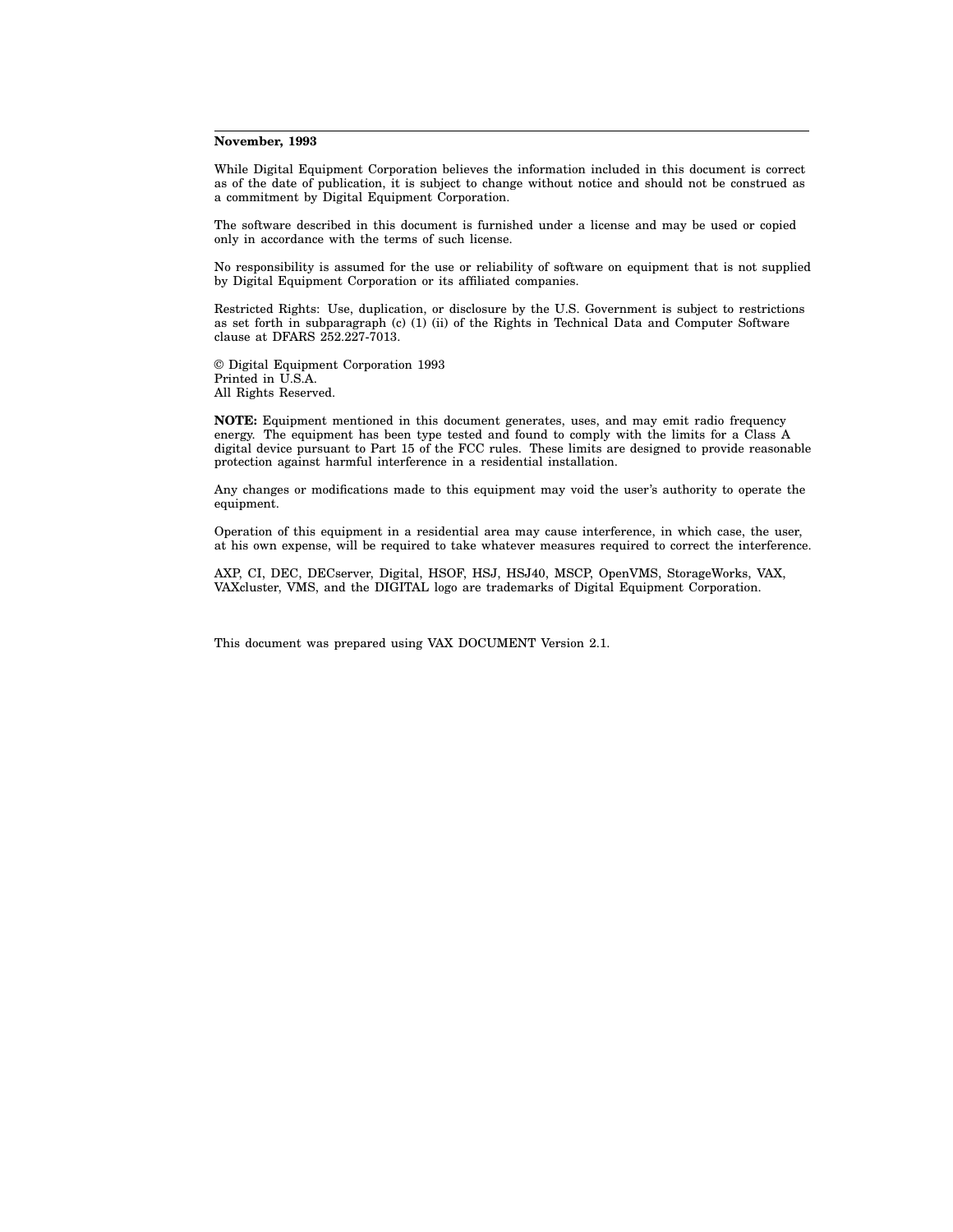## **Contents**

| 2     |                                                              |                |
|-------|--------------------------------------------------------------|----------------|
| 3     | Hardware and Software Supported                              | $\overline{2}$ |
| 3.1   |                                                              | $\overline{c}$ |
| 3.2   |                                                              | $\overline{2}$ |
| 3.3   |                                                              | 2              |
| 4     | New Features of HSOF V1.2 Firmware and Changes from Previous |                |
|       |                                                              | 3              |
| 5     |                                                              | $\overline{7}$ |
| 6     | Functional Limitations and Restrictions                      | 13             |
| 6.1   |                                                              | 13             |
| 6.2   |                                                              | 14             |
| 6.2.1 |                                                              | 15             |
| 6.2.2 |                                                              | 16             |
|       |                                                              | 17             |
| 8     |                                                              | 19             |
| 9     |                                                              | 20             |
| 9.1   | Upgrading Firmware in Nonredundant HSJ40 Configurations      | 20             |
| 9.2   | Upgrading Firmware in Dual-Redundant HSJ40 Configurations    | 20             |
| 9.2.1 |                                                              | 21             |
| 9.2.2 |                                                              | 21             |

## **Figures**

| Two HSJ40 Controllers in a Dual-Redundant Configuration $\dots \dots$ |    |
|-----------------------------------------------------------------------|----|
|                                                                       | 11 |
|                                                                       | 12 |

## **Tables**

| $1 \quad \blacksquare$ | $\overline{a}$ |
|------------------------|----------------|
| $\mathcal{P}$          | 4              |
| $\mathcal{R}$          | - 5            |
| 4                      | - 6            |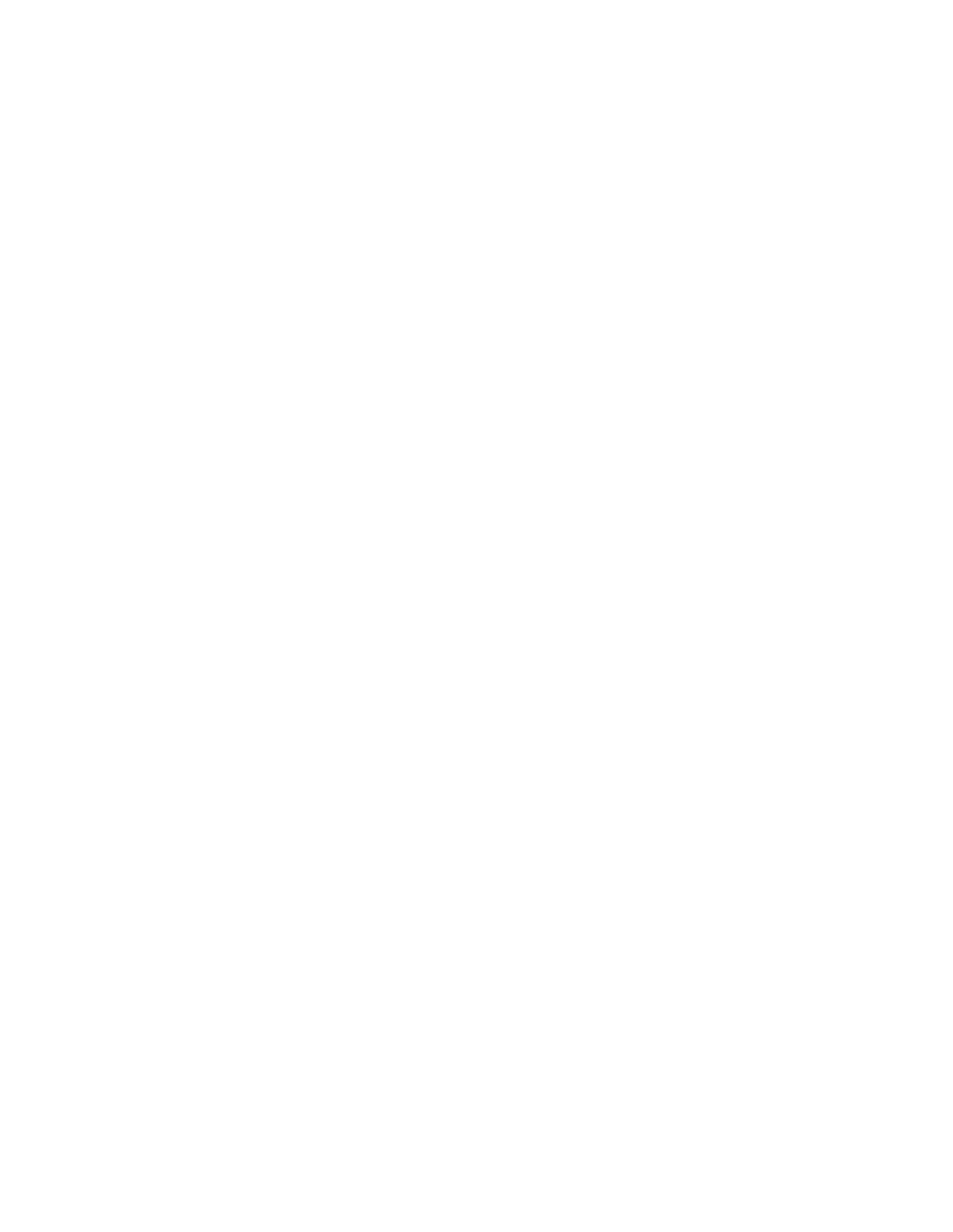## **1 Introduction**

These *HSJ40 Array Controller Operating Firmware Release Notes* describe known features and limitations of the HSJ40™ Array Controller Operating Firmware (HSOF™) V1.2 (listed as version V12J in the OpenVMS™ SHOW CLUSTER and the HSOF SHOW CONTROLLER Command Line Interpreter (CLI) command displays) not covered elsewhere in the documentation. This document should be useful to individuals responsible for configuring, installing, and using the HSJ40 controller. These release notes cover the following topics:

- Hardware and software supported by HSOF V1.2 and support requirements
- New features and changes from previous HSOF versions
- Clarification of certain aspects of HSOF operation
- A list of HSOF V1.2 functional limitations and restrictions
- HSJ40 controller usage recommendations
- Information about the performance of the HSJ40 controller using HSOF V1.2 firmware
- HSOF V1.2 firmware installation instructions

**Note**

Digital Equipment Corporation recommends that you read this entire document before installing or upgrading the HSOF controller firmware.

The HSOF V1.2 firmware release package contains the following:

- A cover letter
- The *HSJ40 Array Controller Operating Firmware Release Notes*
- The *HS Family of Array Controllers User's Guide*
- A PCMCIA program card containing the HSOF V1.2 firmware

**Correction**

Both the *StorageWorks Array Controller HS Family of Array Controllers User's Guide* and the *StorageWorks Array Controller HS Family of Array Controllers Service Manual* incorrectly list the Order Number for these *HSJ40 Array Controller Operating Firmware Release Notes* as EK–HSFAA–RN.

The correct Order Number is EK–HSFAM–RN.

## **2 Intended Audience**

This edition of the *HSJ40 Array Controller Operating Firmware Release Notes* has been prepared for Digital customers who have purchased HSJ40 Array Controllers, and for Digital Multivendor Services personnel responsible for the installation and maintenance of systems which include HSJ40 Array Controllers.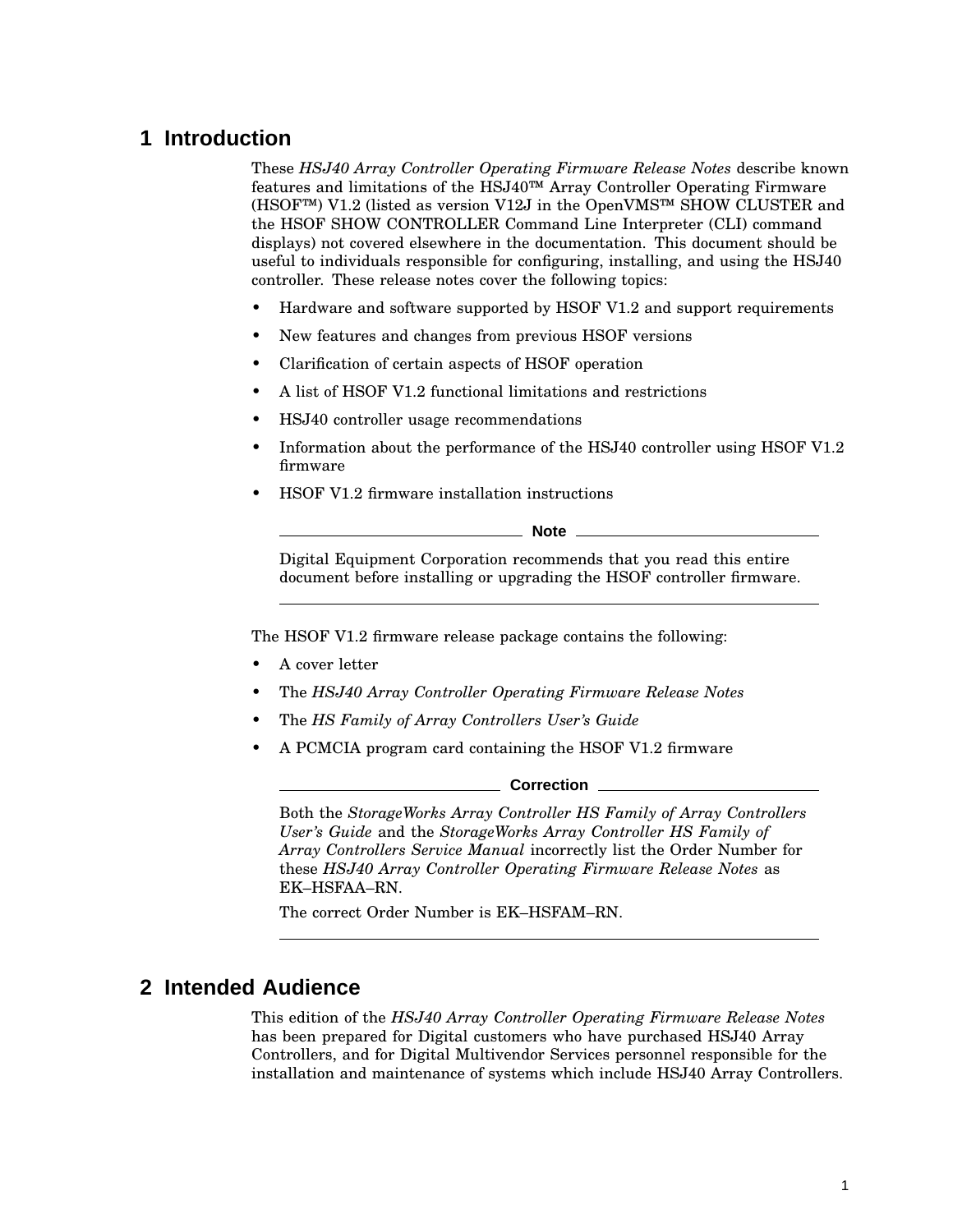## **3 Hardware and Software Supported**

### **3.1 Hardware Revision Levels**

HSOF V1.2 firmware requires the following revisions for the HSJ40 controller and associated hardware:

- Controller module, hardware revision F01 (for D etch) and H01 (for E etch)
- Read cache module, hardware revision F01
- BA350–MA shelf, hardware revision A01
- BA350–SA shelf, hardware revision B01
- BA35x–HA power unit, hardware revision H01

#### **3.2 Operating System Support**

HSOF V1.2 firmware supports the following VMS™ and OpenVMS operating system versions with the limitations described in Chapter 7 of the *HS Family of Array Controllers User's Guide*:

- OpenVMS AXP™ V1.5
- OpenVMS VAX™ V6.0
- OpenVMS VAX V5.5–2
- VAX VMS V5.5–1

#### **3.3 Device Support**

HSOF V1.2 firmware supports the following devices at the indicated hardware and microcode levels or later:

- The RZ25–VA disk drive StorageWorks™ building block (SBB), microcode version 0900, hardware revision B01
- The RZ26–VA disk drive SBB, microcode version T392, hardware revision D02
- The RZ28–VA disk drive SBB, microcode version 435E, hardware revision B01
- The RZ74–VA disk drive SBB, drive version B07, microcode version T427B, hardware revision A02
- The TLZ06–VA tape drive SBB, microcode version 0484 or greater, hardware revision A04
- The TLZ6L–VA tape subsystem SBB with TLZ06 drive at microcode version greater than 0484, hardware revision A01
- The TZ867–AE/AF tape subsystem microcode version 430B
- The RRD42–VB and RRD42–VU CDROM readers SBBs, microcode version 1.1a, hardware revision A01 (see Section 6.2 of these release notes)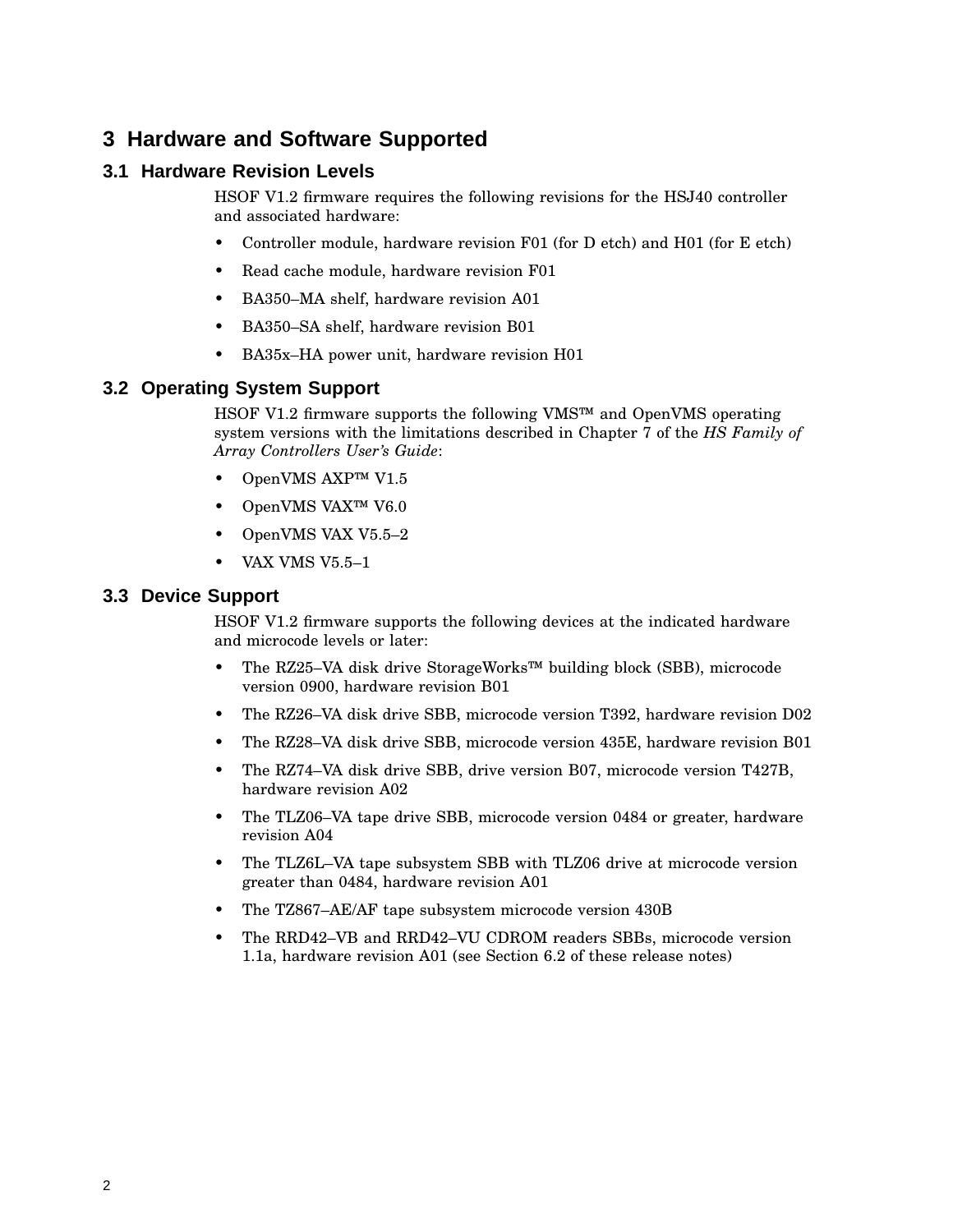## **4 New Features of HSOF V1.2 Firmware and Changes from Previous Versions**

Following are new features of the HSOF V1.2 firmware:

**Note**

Some of the features listed were present in HSOF V1.1 and 1.0B, the immediately preceding HSOF versions, and are repeated in this section for users upgrading from even earlier versions of the firmware.

- When either CI path on an HSJ40 is disabled, no error logs will be generated by the HSJ40 controller (new in HSOF V1.2).
- CI™ node number (also in HSOF V1.1)—The CI node number for an HSJ40 controller, can be any value in the range of 0 through 31, and need no longer be less than 30.
- Status of read cache module (also in HSOF V1.1)—The response to the SHOW CONTROLLER command now displays the status of the read cache module.
- Improved erase performance (also in HSOF V1.1)—Execution speed of the MSCP™ erase command has been sharply improved; its execution time for a given amount of data is now approximately one third of that of previous versions. This should primarily be of interest to users who use the INITIALIZE/ERASE command for disks or the OpenVMS command DELETE/ERASE command for large files.
- Increased storage set size (also in HSOF V1.1)—Six-member RAID 0 storage sets are now supported. Previous versions of HSOF firmware supported only five-member storage sets. The OpenVMS VAX maximum capacity restriction for file-structured volumes, 16,777,216 blocks or about 8.5 gigabytes (see Section 6), remains in effect for operating system versions prior to V6.0.
- OCP LED codes (also in HSOF V1.0B)—The flashing OCP (amber) LED codes " $0D$ ," " $3B$ ," " $3E$ ," and solid " $3F$ " hex no longer occur.
- Failover testing (also in HSOF V1.0B)—Failover testing can be safely performed by pressing the program card eject button on either of the running controllers in a dual-redundant configuration, causing a hard reset of the controller. The controller remains in a reset state until the program card is re-inserted and the steps that are described in Section 5 of these release notes, ''Manual intervention in controller failover,'' are taken to restore the controller to service.
- Elimination of the SCS node name restriction (also in HSOF V1.0B)—It is not necessary to change the CI node number or the SCS node name when upgrading from HSOF Version T047 (or later) to V1.1 (or later) of the firmware.
- Reduced duplication of error log entries (also in HSOF V1.0B)—Duplicate error log entries sometimes observed in versions of HSOF earlier than V1.0B have been sharply reduced.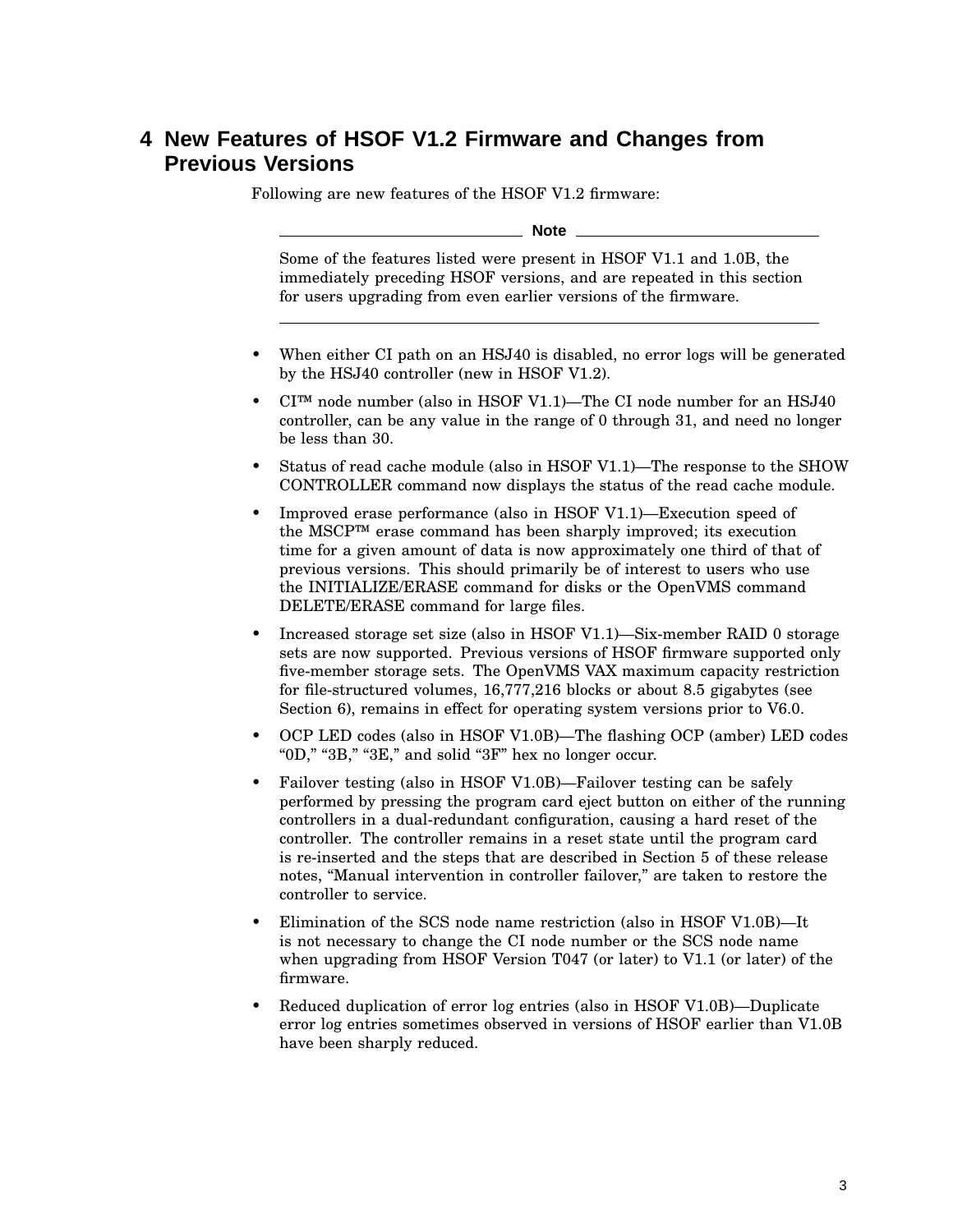• Controller display (also in HSOF V1.0B)—The HSJ40 controller's SCS system ID is now included in the information displayed in response to the following controller CLI command:

HSJ>SHOW CONTROLLER

• Use Table 1 to replace Table 5-10 on page 5-106 of the *StorageWorks Array Controllers HS Family of Array Controllers Service Manual*.

**Table 1 CI Virtual Circuit State Codes**

| Code | <b>Description</b> |
|------|--------------------|
| 01   | <b>VC_CLOSED</b>   |
| 02   | START_SENT         |
| 03   | START_REC          |
| 04   | <b>VC_OPEN</b>     |
| 05   | VC_CLOSING         |

• Table 2 lists Instance Codes added to HSOF V1.1 and applicables to HSOF V1.2 which are not contained in the *StorageWorks Array Controllers HS Family of Array Controllers Service Manual*.

**Table 2 Instance Codes for Version 1.1**

| <b>Description</b><br>Template |                                                                   |
|--------------------------------|-------------------------------------------------------------------|
|                                | CI Port detected bad path B upon attempting to transmit a packet. |
|                                | CI Port detected bad path B upon attempting to transmit a packet. |
|                                | CI Port detected bad path B upon attempting to transmit a packet. |
|                                | CI Port detected bad path B upon attempting to transmit a packet. |
|                                |                                                                   |

†Remember, the code's least significant byte is the Event Threshold Class (Value). The next least significant byte is the Repair Action Code.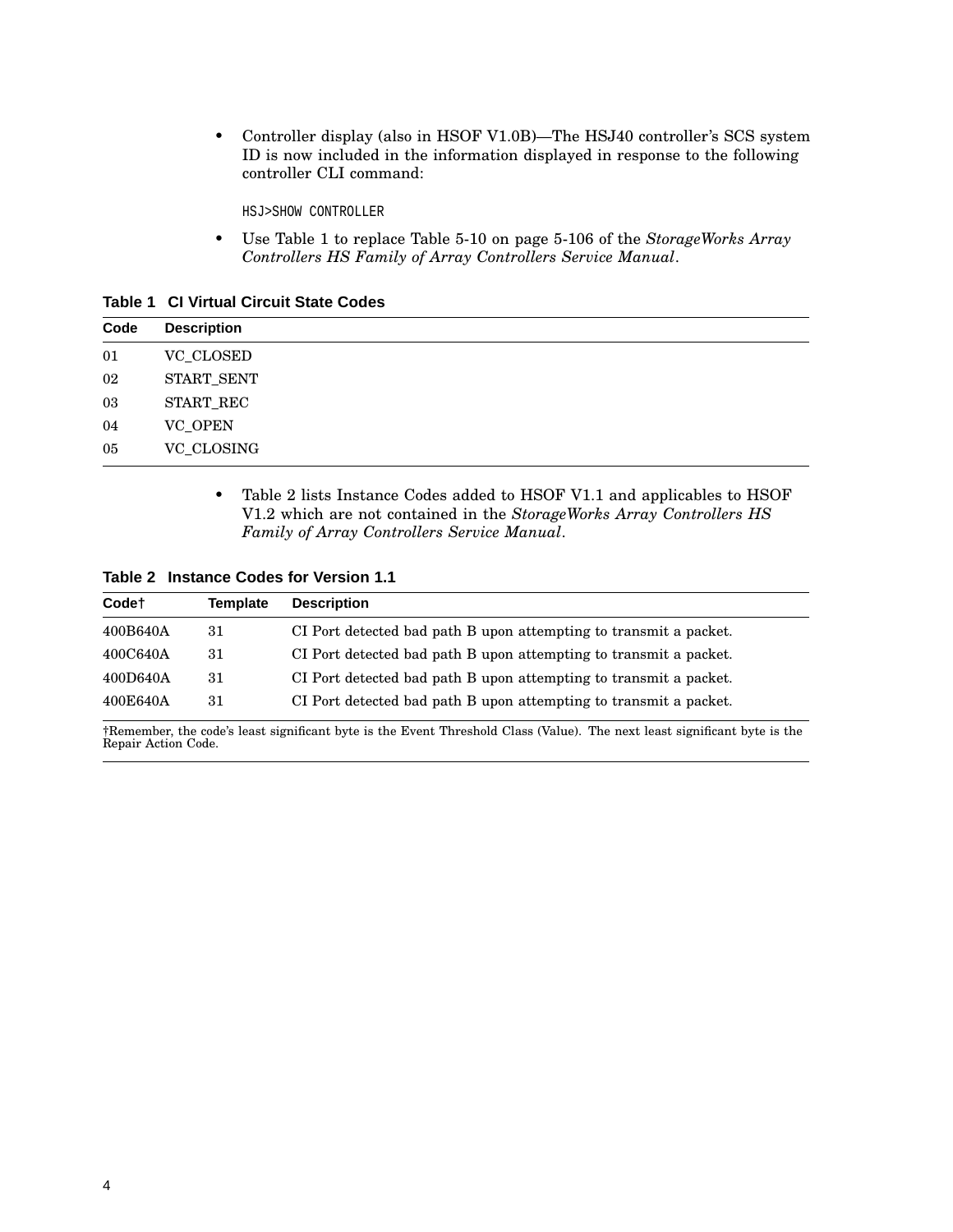• Table 3 lists Last Fail Codes added to HSOF V1.1 and applicable to HSOF V1.2 which are not contained in the *StorageWorks Array Controllers HS Family of Array Controllers Service Manual*.

**Table 3 Last Fail Codes for Version 1.1**

| <b>Codet</b>                                                | <b>Description</b>                                                                                                            |  |  |
|-------------------------------------------------------------|-------------------------------------------------------------------------------------------------------------------------------|--|--|
| 024A0100                                                    | The Non-Volatile Parameter Store contains an invalid device type for logical unit.                                            |  |  |
| 030B0188<br>A dip error was detected when pcb_busy was set. |                                                                                                                               |  |  |
|                                                             | Last Failure Parameter <sup>[0]</sup> contains the PCB reg710 ptr value.<br>٠                                                 |  |  |
|                                                             | Last Failure Parameter[1] contains the new info NULL - SSTAT0<br>$\bullet$<br>- DSTAT - ISTAT.                                |  |  |
|                                                             | Last Failure Parameter <sup>[2]</sup> contains the PCB copy of the 710 DBC<br>register.                                       |  |  |
|                                                             | Last Failure Parameter <sup>[3]</sup> contains the PCB copy of the 710<br>٠<br>DNAD register.                                 |  |  |
|                                                             | Last Failure Parameter <sup>[4]</sup> contains the PCB copy of the 710 DSP<br>٠<br>register.                                  |  |  |
|                                                             | Last Failure Parameter[5] contains the PCB copy of the 710 DSPS<br>register.                                                  |  |  |
|                                                             | Last Failure Parameter[6] contains the PCB copies of the 710<br>٠<br>SSTAT2/SSTAT1/SSTAT0/DSTAT registers.                    |  |  |
|                                                             | Last Failure Parameter <sup>[7]</sup> contains the PCB copies of the 710<br>$\bullet$<br>LCRC/RESERVED/ISTAT/DFIFO registers. |  |  |
| 080F0110                                                    | The other controller requested this controller to shutdown.                                                                   |  |  |
| 42400100                                                    | CI ISR found a NULLPTR in the DD list.                                                                                        |  |  |
| 42410100                                                    | CI_ISR failed to respond in time to handle a dual receive from the same host.                                                 |  |  |

†Remember, the code's least significant byte is the Event Threshold Class (Value). The next least significant byte is the Repair Action Code.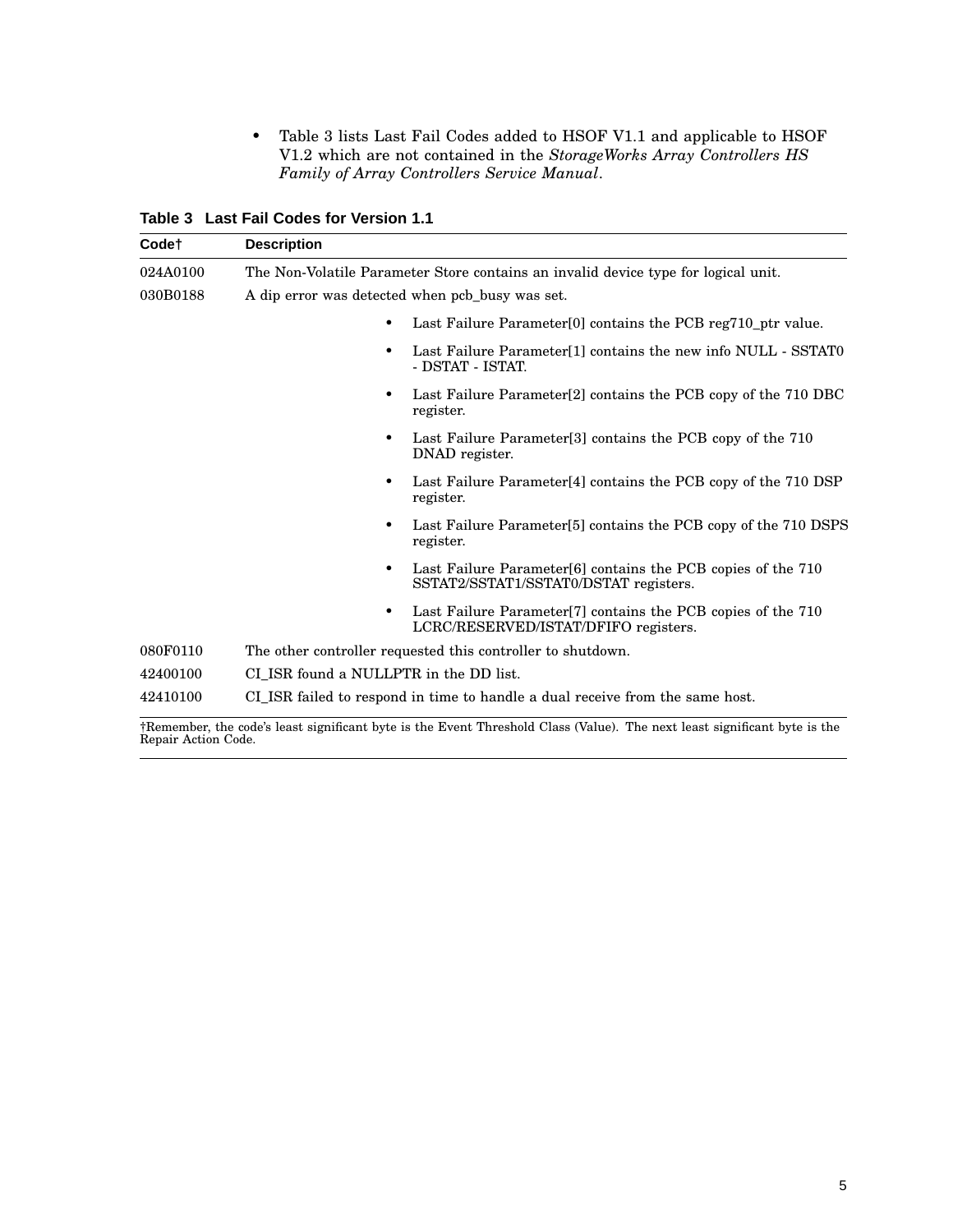• Table 4 lists repair action codes added to HSOF V1.1 and applicable to HSOF V1.2 which are not contained in the *StorageWorks Array Controllers HS Family of Array Controllers Service Manual*.

**Table 4 New Repair Action Code for Version 1.1**

| <b>Repair Action</b><br>Code | <b>Description</b>                                                                                                                                                                                                                                                                                                                                                              |  |
|------------------------------|---------------------------------------------------------------------------------------------------------------------------------------------------------------------------------------------------------------------------------------------------------------------------------------------------------------------------------------------------------------------------------|--|
| 0A                           | Determine which SBB has a failed connector.                                                                                                                                                                                                                                                                                                                                     |  |
|                              | The following codes from the the StorageWorks Array Controllers HS Family<br>٠<br>of Array Controllers Service Manual are no longer used as of HSOF version<br>1.1:<br>02330101<br>030B0180<br>080F0100<br>40040101<br>4005610A<br>4006610A<br>40140100<br>403E0102<br>403F020A<br>4040020A<br>4041020A<br>4042020A<br>4043020A<br>40640100<br>4072640A<br>409B0100<br>40A20100 |  |
|                              | Repair Action Code 10                                                                                                                                                                                                                                                                                                                                                           |  |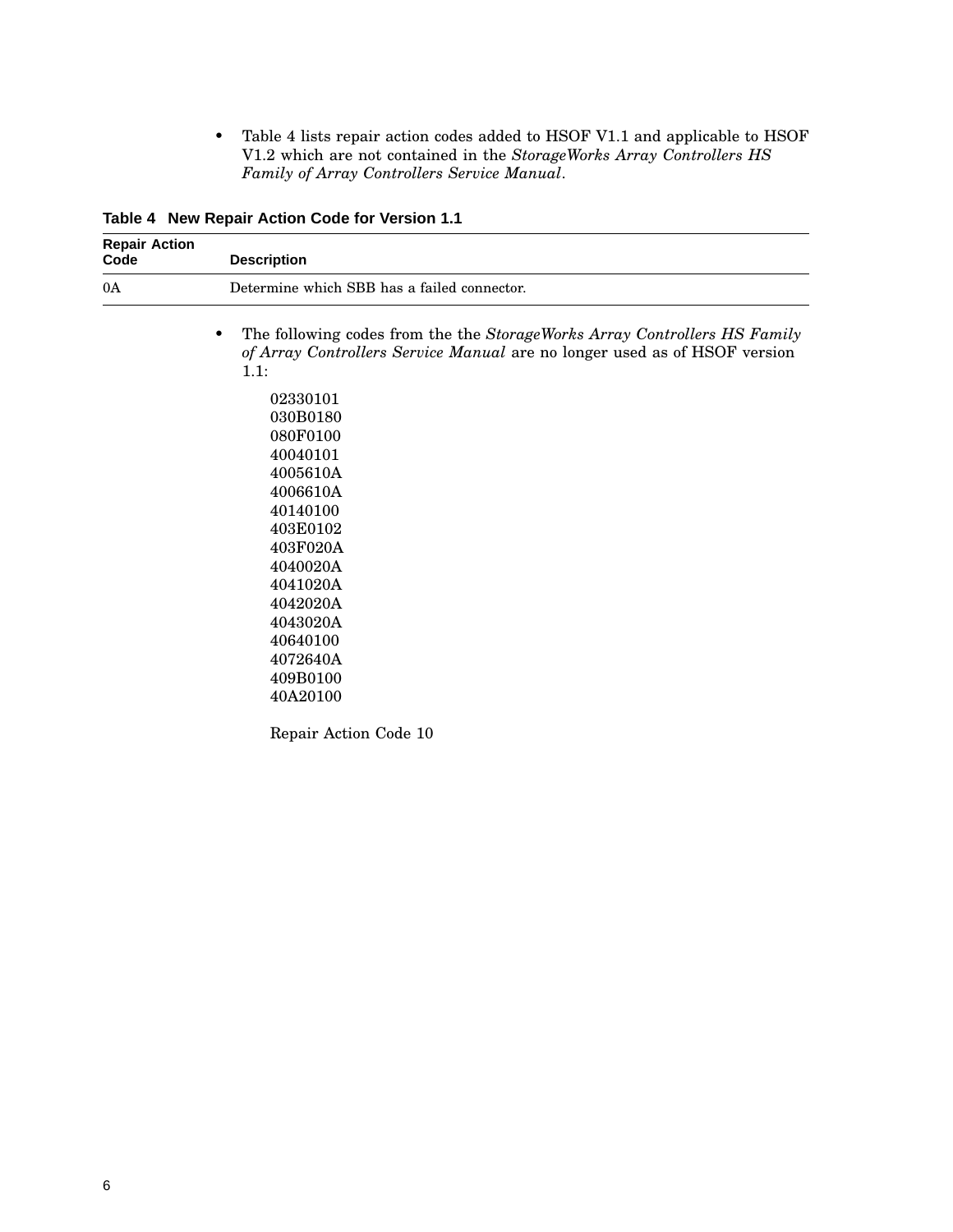## **5 Clarifications for HSOF V1.2 Firmware**

This section presents clarification of various aspects of HSJ40 controller behavior and required management actions as described in the product documentation. All of the material in this section applies to HSOF firmware versions 1.0B, 1.1, and 1.2.

- Controller reset when firmware is changed—When the PCMCIA program card containing the HSOF firmware is changed for any reason, the HSJ40 controller's OCP reset (//) button must be pushed momentarily after the program card is re-inserted.
- SCS system ID—HSOF firmware uses the HSJ40 controller's SCS node name and CI node number. Enter the following commands:

HSJ>SET THIS\_CONTROLLER SCS\_NODENAME="nodename"

where *nodename* is the HSJ40 controller's 1-to-6 character node name.

Enter the CI node number by entering the following command:

HSJ>SET THIS\_CONTROLLER ID=n

where *n* is the controller's 1-to-2 digit CI node number to derive the SCS system ID by which the controller is known in a VMScluster<sup>™</sup> system.

Each HSJ40 controller's SCS node name and CI node number must be unique within a VMScluster system.

• Signaling of startup diagnostic failure—Failure of a diagnostic during initialization causes the green OCP reset  $\langle \rangle$  LED to be lit continuously. The amber LEDs display an error code. Refer to Chapter 5 of the *StorageWorks Array Controllers HS Family of Array Controllers User's Guide* for interpretation of these LED codes.

The OCP LED Error Code table in Chapter 5 of the user's guide needs clarification. The eighth row from the top shows an error code with the reset (//) LED on solid and the amber LEDs flashing. The table should have indicated that any combination of amber LEDs may be flashing.

• Manual intervention in controller failover—Figure 1 shows a *dual-redundant configuration* in which two HSJ40 controllers are attached to a common set of devices. When one HSJ40 controller in such a configuration fails, manual intervention is required to bring it back into service.

#### **Figure 1 Two HSJ40 Controllers in a Dual-Redundant Configuration**

| HSJ40<br>CONTROLLER | CONTROLLER | HSJ40<br>CONTROLLER |
|---------------------|------------|---------------------|
|                     | KILL LINE  |                     |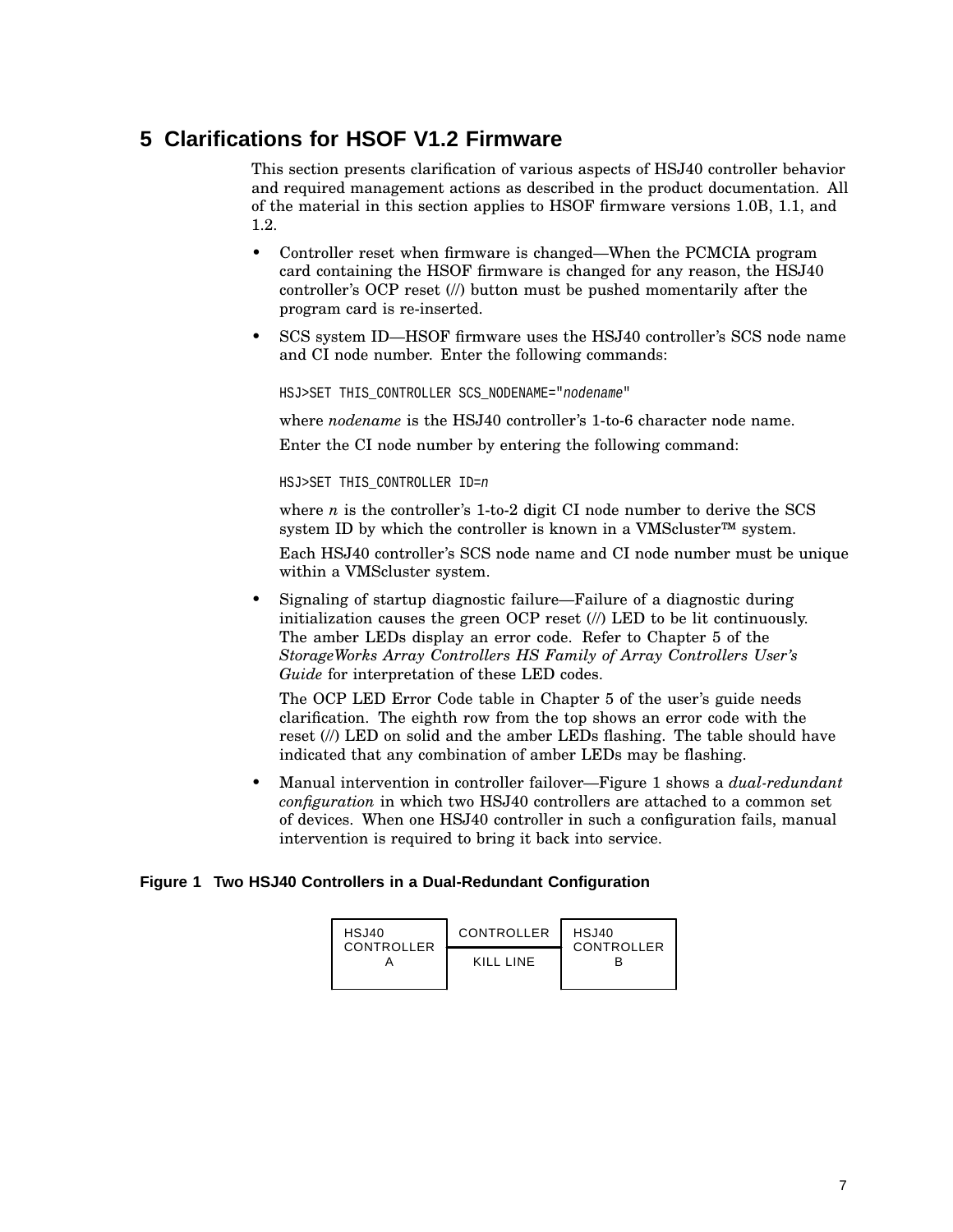Assume that controller A fails in the dual-redundant configuration. If possible, controller A re-initializes itself. However, surviving controller B may disable controller A using the kill line if it cannot establish proper inter-controller synchronization for restarting. If this occurs, the user must perform the following steps to restore the failed controller to service:

1. At controller B's HSJ> prompt, enter the following command:

HSJ>RESTART OTHER\_CONTROLLER

This command releases the kill line and allows controller A to reboot.

- 2. Press the OCP reset (//) button on controller A to initiate a reboot of controller A.
- Failover time—In a dual-redundant HSJ40 controller configuration, *failover* (the assumption of control of drives by the surviving controller when its partner fails) should normally complete in 30 seconds or less. If there is no outstanding drive I/O activity at the time of controller failure, failover should require substantially less than 30 seconds. If drive I/O is in progress at the time of failure, the surviving HSJ40 controller must reset any SCSI buses with outstanding I/O. These bus resets can require up to 30 seconds to complete.
- NVPM messages—Contact Digital Multivendor Services immediately if any of the following messages appear; do not use the controller:

All NVPM components initialized to their default settings.

Unknown NVPM Revision Level.

Unknown reformat stage encountered during NVPM Revision Level 1 to 2 reformat.

Controller Characteristics component reformat failed during NVPM Revision Level 1 to 2 reformat.

Host Access Disabled.

NVPM Controller Characteristics component initialized to default settings.

The following NVPM Manufacturing Failure Information component elements were initialized to default settings:

(A numeric list of component elements follows this message.)

NVPM Recursive Bugcheck Information component initialized to default settings.

NVPM System Information Page component initialized to default settings.

NVPM Volume Serial Number component initialized to default settings.

• Informational and error messages—Certain information in the *HS Family of Array Controllers Service Manual* Version A01 is incorrect in Chapter 5, Sections 5.5 and 5.6.

On page 5-12, ignore the paragraph near the top that begins ''This is an informational message...''. Ignore the text beginning with the message ''The following NVPM Manufacturing Failure...'' down to and including the sentence that begins with ''This information is maintained for power on time and...''.

On page 5-13, ignore the CAUTION and the line above it that begins with ''NVPM Volume Serial Number...''. The two messages and accompanying text that come after the CAUTION should appear on page 5-12 near the top, just after the message ''Both HSJ controllers are using SCSI address 7''. Section 5.6 should be a note which follows these two messages.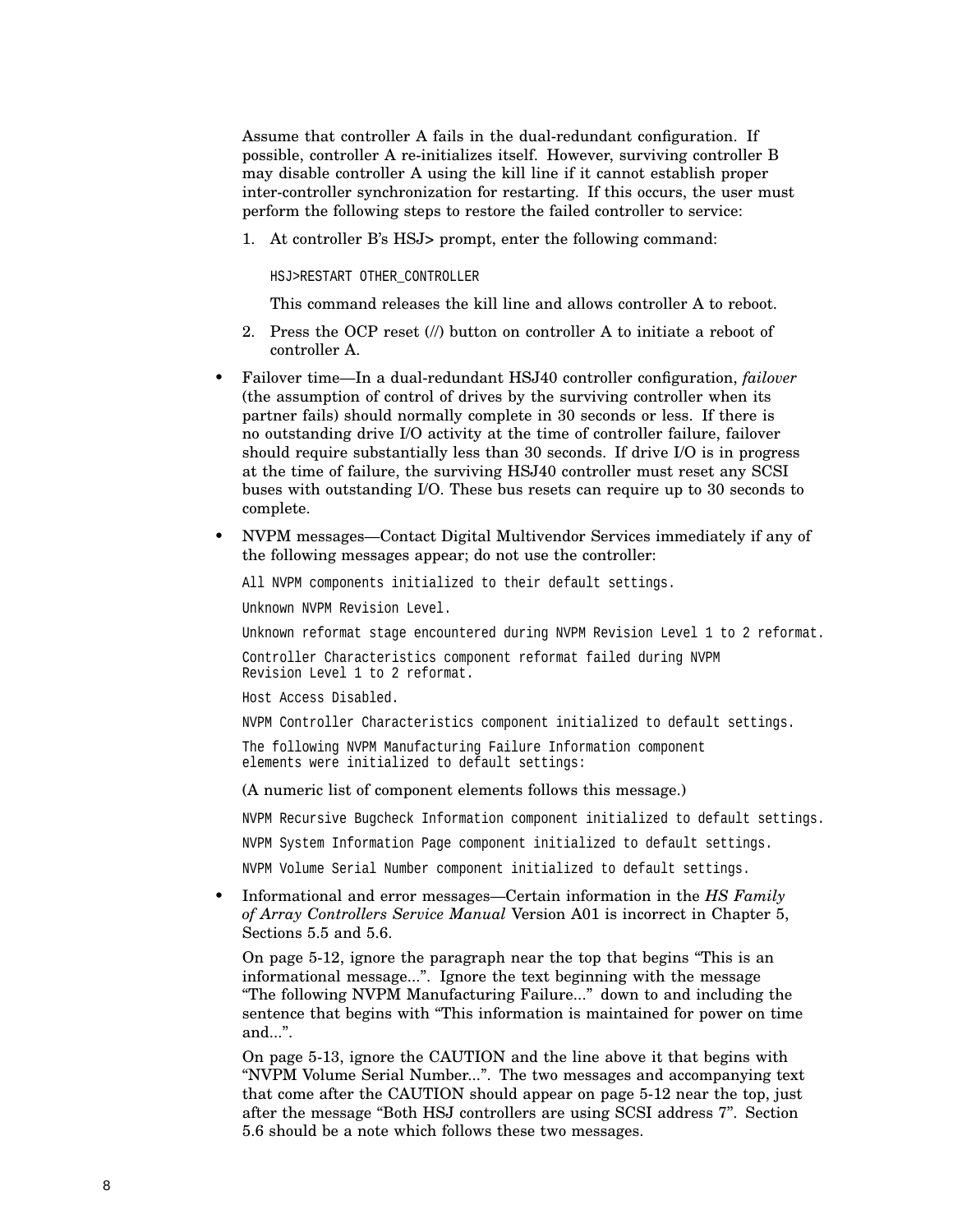- Using DILX to troubleshoot—The Disk Inline Exerciser (DILX) utility tests logical units which may consist of storage sets or physical devices. Error reports identify the logical units, not the physical devices. Therefore, if errors occur while running against a storage set, the storage set should be reconfigured as individual devices, and then DILX run against the individual devices.
- Exiting from the CLI—The *HS Family of Array Controllers User's Guide* contains instructions to exit from the CLI when using a DUP connection, but does not specify how to do this. Entering EXIT at the HSJ> prompt severs the DUP connection and effectively exits from the CLI. There is no means (or reason) to exit from the CLI run from the HSJ40 controller maintenance port.
- Maintenance port settings—The HSJ40 controller is shipped with its maintenance port set for 9600 baud and character properties set to 8 data bits, no parity, and one stop bit.
- Clarification of SET TRANSPORTABLE or NOTRANSPORTABLE commands—The following clarifies the CLI Logical Unit SET TRANSPORTABLE or SET NOTRANSPORTABLE commands in the *HS Family of Array Controllers User's Guide*, Appendix B, and the *HS Family of Array Controllers Service Manual*, Appendix B.

In normal operations, the controller makes a small portion of the disk inaccessible to the host and uses this area to store metadata. This improves data reliability, error detection, and recovery. This mode is called nontransportable.

If NOTRANSPORTABLE (the default) is specified, the unit must have metadata on it to be used by the HSJ40 controller. If the unit has no metadata and is set NOTRANSPORTABLE, it must be initialized by using the CLI INITIALIZE command to add the metadata.

If TRANSPORTABLE is specified, the unit must not have metadata on it to be used by the HSJ40 controller. If the unit has metadata and is set TRANSPORTABLE, it must be initialized to remove the metadata.

A transportable device is interchangeable with any SCSI interface that does not utilize the device metadata (for example, a VAX workstation, an SZ200, or a PC).

A nontransportable device is interchangeable with an HSC K.scsi module or another HSJ40 subsystem.

**Note**

Be careful not to confuse the terms transportable and nontransportable with the commands TRANSPORTABLE and NOTRANSPORTABLE.

| <b>Media Format</b> | <b>VAX Workstation</b> | <b>HSC K.scsi</b>    | <b>HSJ40</b> |
|---------------------|------------------------|----------------------|--------------|
| Transportable       | Yes                    | No                   | Yes          |
| Nontransportable    | No                     | $\operatorname{Yes}$ | Yes          |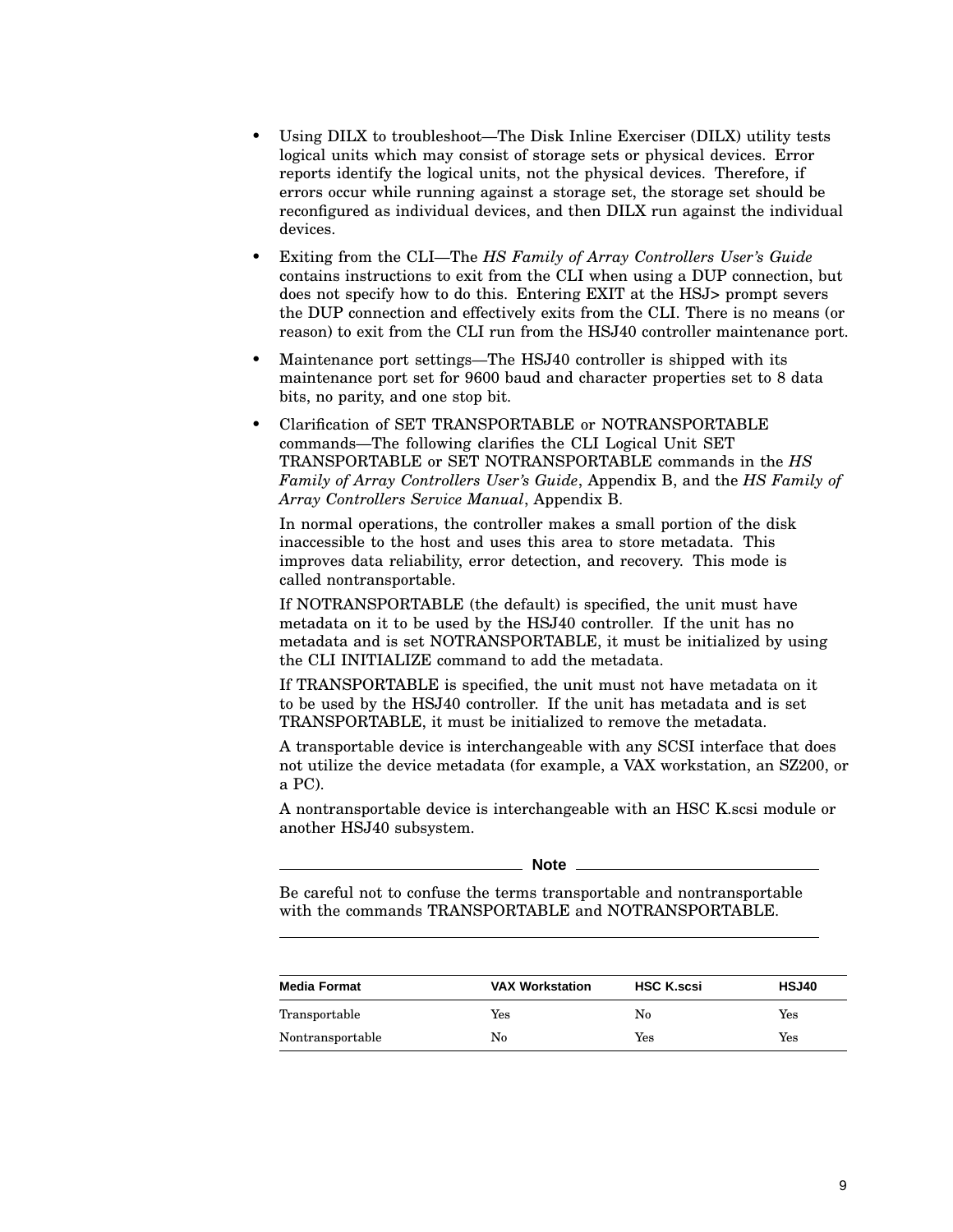• Clarification of port, target, LUN (P T L)—The following are some basic terms necessary for understanding P T L.

Initiator—A SCSI device that requests an I/O process to be performed by another SCSI device (a target). This is always the HSJ40 controller.

Port—A uniquely addressable SCSI bus. For example, there are six ports (numbered 1–6) on the HSJ40 controller.

Target—A SCSI device that performs an operation requested by an initiator. Target is determined by the device's address on its SCSI bus. Targets may be numbered 0–7 (the maximum allowable on a SCSI bus). The HSJ controller can address targets 0–6 in a single configuration or targets 0–5 in a dual-redundant configuration.

Logical unit number (LUN)—A physical or virtual peripheral device addressable through a target. LUNs use their target bus connection to communicate on the SCSI bus.

**Note** 

LUNs are subunits of a target. In most cases, a target has only one subunit: LUN 0. Unless specifically indicated, all HSJ controller logical unit numbers will be LUN 0.

Logical unit (host logical unit)—A physical device or a storage set seen by the host. Often these logical units are spread across more than one physical device, especially in RAID implementations. This is *not* a LUN.

Figure 2 assists in understanding ports, targets, and LUNs. You may also reference the *StorageWorks Family Configuration Guide* (EK–BA350–CG. A02), Table 4–2 (page 4–3).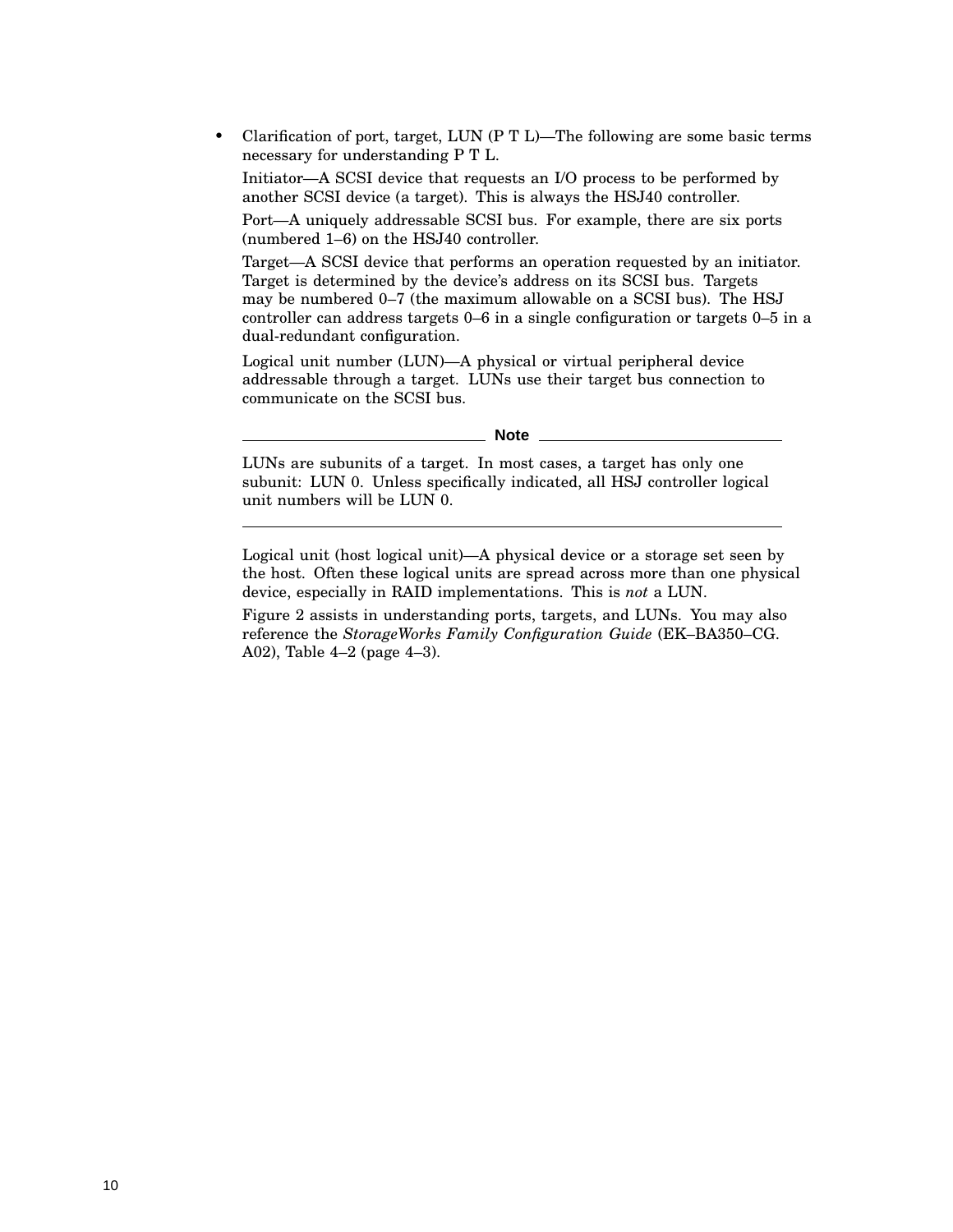**Figure 2 Physical PTL Example**



#### WITH 3 HDAs. EACH HDA WITHIN THE TARGET DRIVE IS INDEPENDENTLY ACCESSIBLE BY USING ITS PORT/TARGET/LUN ADDRESS. EXAMPLE: THE TARGET AT ADDRESS 0 ON SCSI PORT 6 CONTAINS A DISK DRIVE

CURRENTLY ALL DRIVES CONTAIN ONLY ONE DEVICE WHICH IS ACCESSED AS LUN 0.

Figure 2 conveys the difference between ports, targets, and LUNs. It shows a single SCSI bus configuration of target devices in slots 0 through 5, with all target devices configured on port 6. This dual-redundant controller configuration also shows the two controllers at SCSI addresses 6 and 7. (In a vertical configuration the controller nearest the the SCSI cables is SCSI controller ID 6.)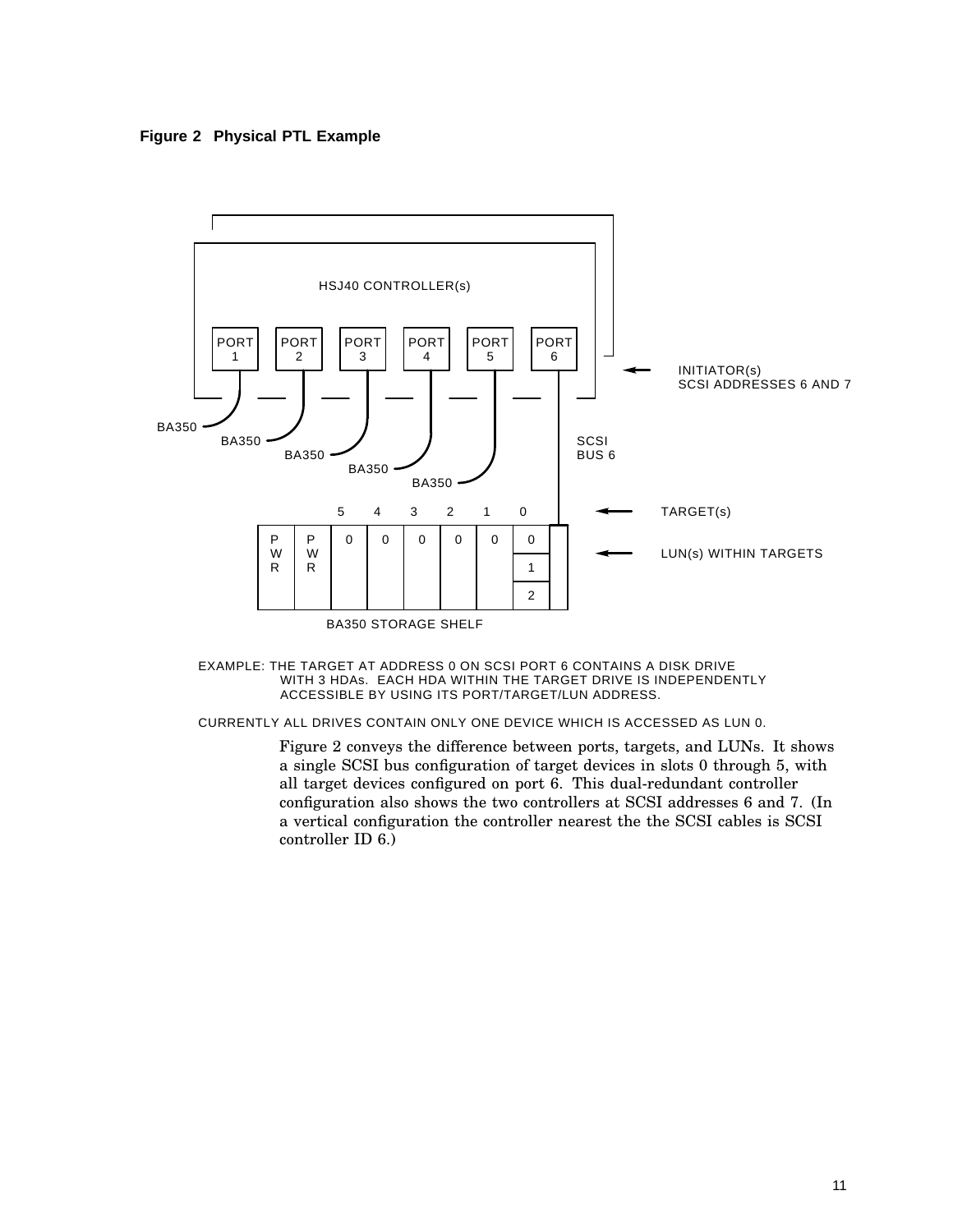Figure 3 displays the logical relationship between Ports, Targets, and LUNs.

#### **Figure 3 Logical PTL Example**



• Clarification of using the warm-swap method to swap a controller—The following clarifies the HSJ40 controller removal procedure as stated in the service manual (dual-redundant configuration only).

Using the warm-swap method to remove and replace an HSJ40 controller is *not* supported in this release.

In the *HS Family of Array Controllers Service Manual*, Section 7.2, Removing the Controller Module in a Dual-Redundant Configuration, step 1, second bullet, it states the following: ''If the controller has totally failed, press the program card eject button. If the controller is suspect, enter the following command to shut down the suspect controller:

#### CLI>SHUTDOWN OTHER\_CONTROLLER

The OCP reset (//) LED should light continuously on the failed controller to indicate that shutdown is complete on that controller.''

Currently, *both* controllers must be shut down in a dual-redundant configuration because the warm-swap method is not implemented in this release. Consequently, the missing text for section 7.2 is the following:

**Note**

All I/O must be halted on the SCSI bus prior to removing an HSJ40 controller.

This is a SCSI bus limitation. Development of the warm-swap method may be available in a future HSJ40 firmware release. With this release, both controllers in a dual-redundant configuration must be taken out of service to remove and replace a failed controller.

Press *both* program card eject buttons on the controllers, then follow the remainder of the removal procedure in Section 7.2 of the service manual.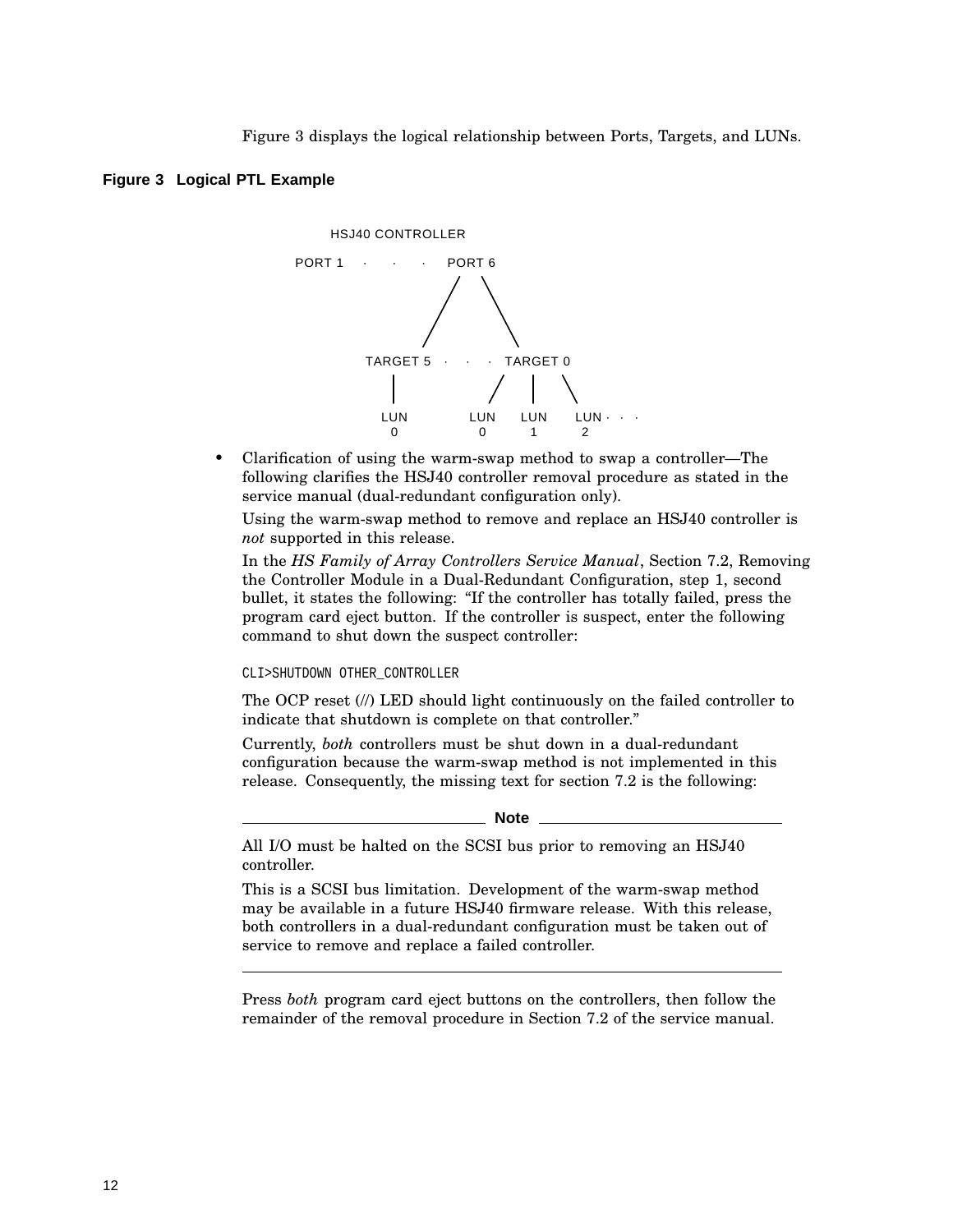## **6 Functional Limitations and Restrictions**

This section describes the functional limitations and restrictions of the HSOF V1.2 firmware. The first three functional limitations are new or changed for HSOF V1.1 or HSOF V1.2 firmware; the remaining ones are carried over from HSOF V1.0B.

#### **6.1 Functional Limitations**

• Device behavior after controller reboot—When a controller reboot occurs in a multi-host VAXcluster system, the hosts automatically reconnect to the devices attached to the controller. With current OpenVMS versions (both VAX and Alpha AXP), these reconnections may be via another host (for example, served) rather than direct from the host to the controller. This behavior is not unique to the HSJ40 controller and may be changed in a future version of the OpenVMS operating system.

Sustained operation in this served condition is not recommended. Use the VMS Preferred Path utility to restore direct access to the HSJ40 controller's devices. Refer to the *VMS I/O User's Guide* for more information.

- Maximum byte count for ERASE commands—HSOF V1.1 and V1.2 enforce a maximum byte count corresponding to 4,194,303 blocks (about 2 gigabytes) for ERASE commands. OpenVMS facilities which rely on these commands automatically adjust to this behavior. Therefore, this is only of concern for applications which issue these commands directly.
- DILX—To conserve controller resources, DILX is limited to testing no more than 18 units at any one time per controller.
- Translation of event codes—Current versions of the OpenVMS ERF and UERF utilities do not translate all event codes reported by HSOF firmware, and documentation describing how to translate them is not yet available. Digital expects to provide this documentation in the future. Users requiring translation of HSOF event codes should contact Digital Multivendor Services.
- Using the device warm-swap method—In order for a device to be removed and replaced using the warm-swap method, it must first be dismounted using the OpenVMS DISMOUNT command. Failure to do so may result in unpredictable behavior, possibly including a host system crash. Other devices need not be dismounted.
- Verification errors during copy operations—During large backup operations, verification errors may be reported by the BACKUP utility. These messages refer to block numbers that are outside the range of the file, and can safely be ignored.
- Striping (RAID 0) functionality—The striping functionality in HSOF V1.1 and V1.2 is tuned to balance the load across devices and not for maximum data transfer bandwidth.
- OpenVMS operating system device size limitation—OpenVMS VAX operating system versions prior to V6.0 do not support devices larger than 16,777,216 blocks (about 8.5 gigabytes) as file-structured devices. This must be considered when creating HSJ40 controller storage sets for use with these OpenVMS operating system versions.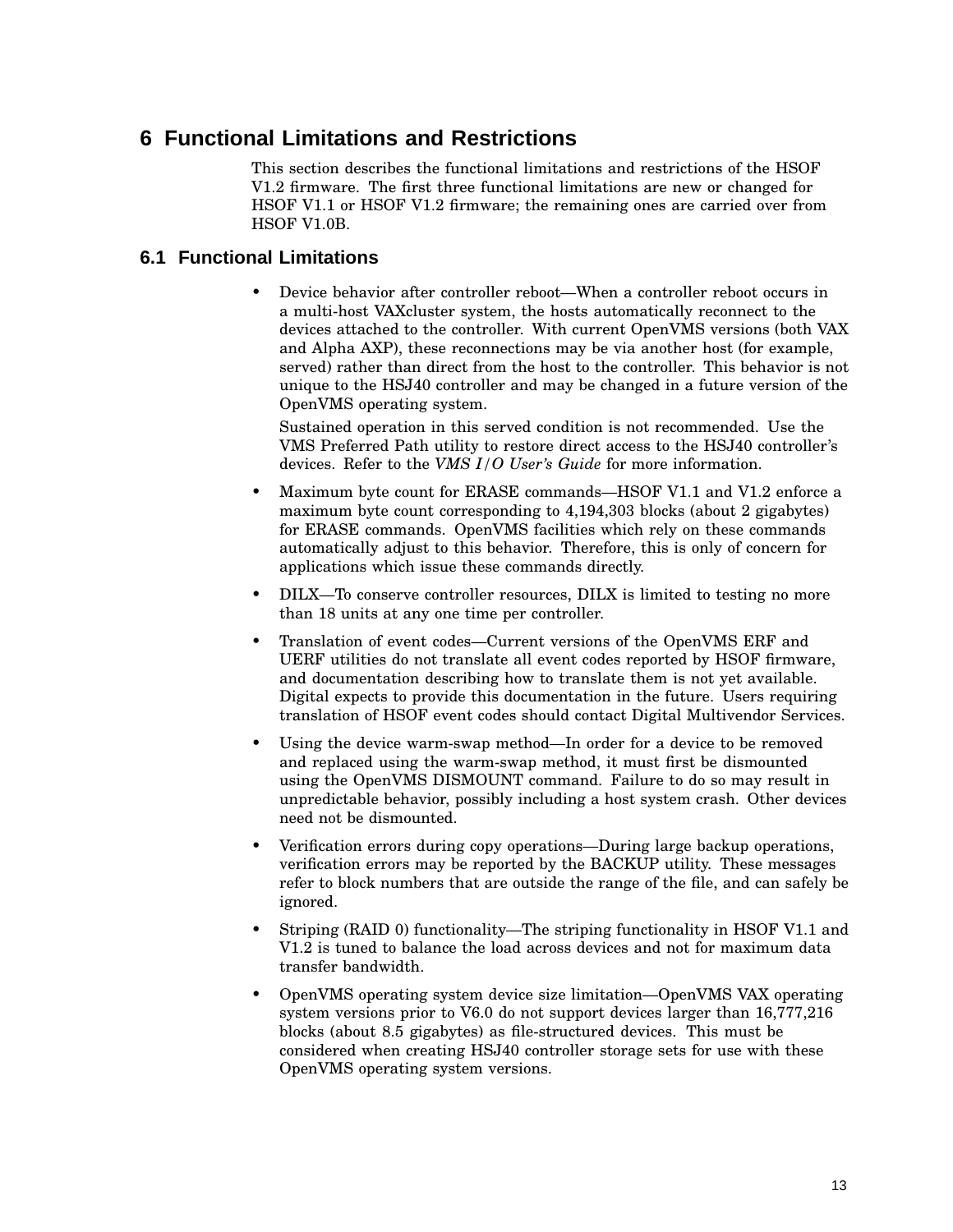• Minimum chunk size—The minimum chunk size for stripe sets is 16 blocks (8 KB). The maximum chunk size is  $2^{31}$  – 1 blocks, but because this is larger than any supported disk, it is not a practical limitation.

#### **6.2 Restrictions**

The following restrictions are carried over from HSOF V1.0B. There are no new restrictions unique to HSOF V1.1 or V1.2.

- HSJ40 controller disks as VAX 7000™ and VAX 10000™ boot devices— HSOF V1.1 and V1.2 now support manual and automatic booting for VAX 7000/10000 systems. For a disk drive connected to an HSJ40 controller to be both a VAX 7000/10000 manual *and* automatic boot device, the following conditions must be met:
	- 1. VAX 7000/10000 console code must be at version V3.2 or greater.
	- 2. HSOF firmware must be at version V1.0B or greater.

**Note**

Contact your field service representative if you need to upgrade to V3.2 or greater VAX 7000/10000 console code.

If your VAX 7000/10000 console code version is earlier than V3.2, you are limited to manual booting. To manually boot, take the following steps:

- 1. Ensure that the disk drives attached to an HSJ40 controller are visible to the boot driver by entering the SHO DEVICE command repeatedly (from the virtual console) until the disk drives attached to the HSJ40 controller are reported (usually two repetitions are sufficient).
- 2. Enter the default boot device string. (Refer to the VAX console instructions in the VAX console documentation.)
- 3. Enter BOOT.
- HSJ40 controller-attached disk drives and VMS AUTOGEN program—The OpenVMS AUTOGEN.COM file must be edited for HSJ40 controller-attached disks to be recognized. If AUTOGEN is run without modification in a system which includes HSJ40 controller-attached disk drives, the following error is displayed:

"\*\* WARNING \*\* - unsupported system disk type. Using speed and size characteristics of an RK07."

The AUTOGEN program does not recognize the device types of the HSJ40 controller's attached devices. The OpenVMS DCL lexical F\$GETDVI returns the following values:

| OpenVMS VAX V6.0 | VAX VMS V5.5-1<br>OpenVMS VAX V5.5-2 |
|------------------|--------------------------------------|
|                  |                                      |
| $141 - HSN00$    | 35 - unknown device                  |
| 142 - HSX01      | 35 - unknown device                  |

The AUTOGEN.COM DCL procedure must be modified to support these values. See Sections 6.2.1 and 6.2.2.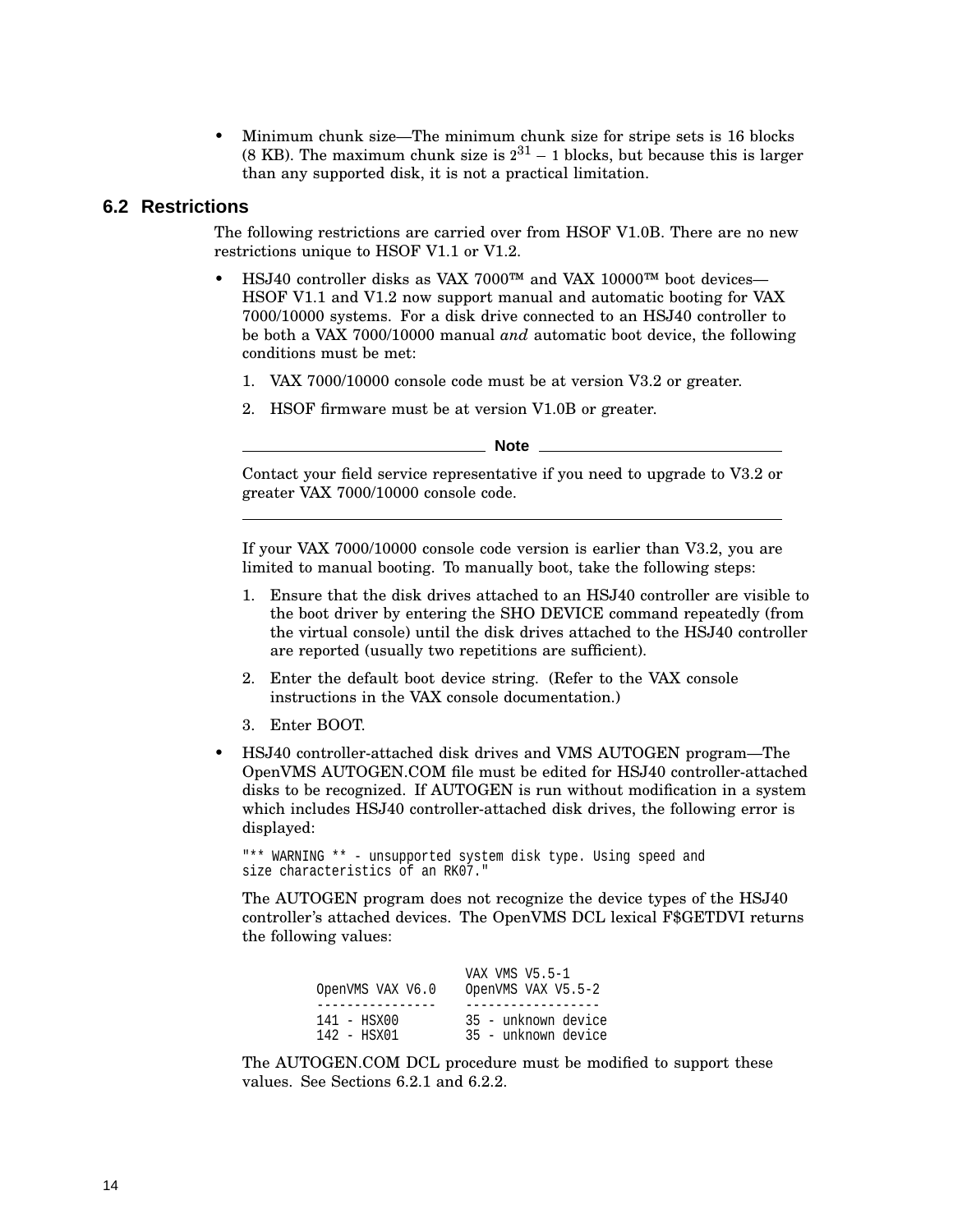- HSJ40 controller disk drives may not be used as boot/system disk drives for the DEC™ 7000/10000 systems. Digital expects to remove this restriction in the future.
- CI hardware configuration—All host adapter CI ports in a CI configuration must have the quiet slot time set to 10. Some older systems may have the quiet slot time set to 7, which will cause incorrect operation of the CI. This is a permanent restriction.
- HSOF V1.1 and V1.2 support the RRD42 CDROM reader with the following restrictions:
	- One RRD42 per SCSI bus is supported.
	- An RRD42 must be the only device attached to its SCSI bus.
- VAXcluster Console System (VCS) support—Attaching a VCS through a DECserver<sup>™</sup> to the HSJ40 controller maintenance port is not supported.
- Transportation of nontransportable devices—The attachment of devices that have been initialized as nontransportable by an HSJ40 controller or an HSC95 controller to any other type of controller is not supported. Moving a nontransportable device to another type of controller or adapter may cause data loss. Set the media format on devices as transportable using the following CLI command:

HSJ>SET logical\_unit\_name TRANSPORTABLE

Refer to Section 5 of these release notes for more information.

**Note**

Be careful not to confuse the terms transportable and nontransportable with the commands TRANSPORTABLE and NOTRANSPORTABLE.

• HSJ40 controller and BA350–SA device shelves—Device SBBs should not be mounted in slot 6 (ID 6) in a BA350–SA device shelf when an HSJ40 controller to which the shelf is attached is in slot "A" (closest to the SCSI cables) because an HSJ40 controller mounted in slot "A" uses SCSI ID  $6$ .

#### **6.2.1 VAX VMS V5.5–1 and OpenVMS V5.5–2**

The section of AUTOGEN (from OpenVMS 5.5–2) dealing with devices is listed below:

```
$speed_list=" -1, 2, 2, 4, 4, 4, 4, 4, 4, 1, 1,-1,-1, 4,-1, 4,-1,-1, 1, 2"
$speed_list=speed_list + ", 4, 4, 4, 2, 2, 1,-1, 1, 1, 2, 4, 1, 1,-1,-1,-1,-1,-1, 4, 4"
$speed_list=speed_list + ", 1, 1, 1, 4, 4, 1, 4,-1, 4, 4, 4, 4,-1,-1, 4,-1, 4, 4,-1, 4"
$speed_list=speed_list + ", 4, 4,-1,-1, 4, 4, 2,-1,-1,-1, 4,-1, 1,-1, 4, 4, 4, 4, 4, 4"
$speed_list=speed_list + ", 4, 4, 4, 4,-1, 4, 4, 4, 4, 4, 4, 4, 4, 4, 4, 4, 4, 4, 4, 4"
$speed_list=speed_list + ", 4, 4, 4, 4, 4, 4, 4, 4, 4, 4, 4, 4, 4, 4, 4, 4, 4, 4, 4, 4"
$speed_list=speed_list + ", 4, 4, 4, 4, 4, 4, 4"
$diskspeed=-1
$temp = F$GETDVI("sys$sysdevice","DEVTYPE")
$IF (temp .LE. 126) .AND. (temp .GE. 1) -
THEN diskspeed = F$ELEMENT(temp,",",speed_list)
$disksize = F$GETDVI("sys$sysdevice","MAXBLOCK")
$IF diskspeed .NE. -1 THEN GOTO getdata30
```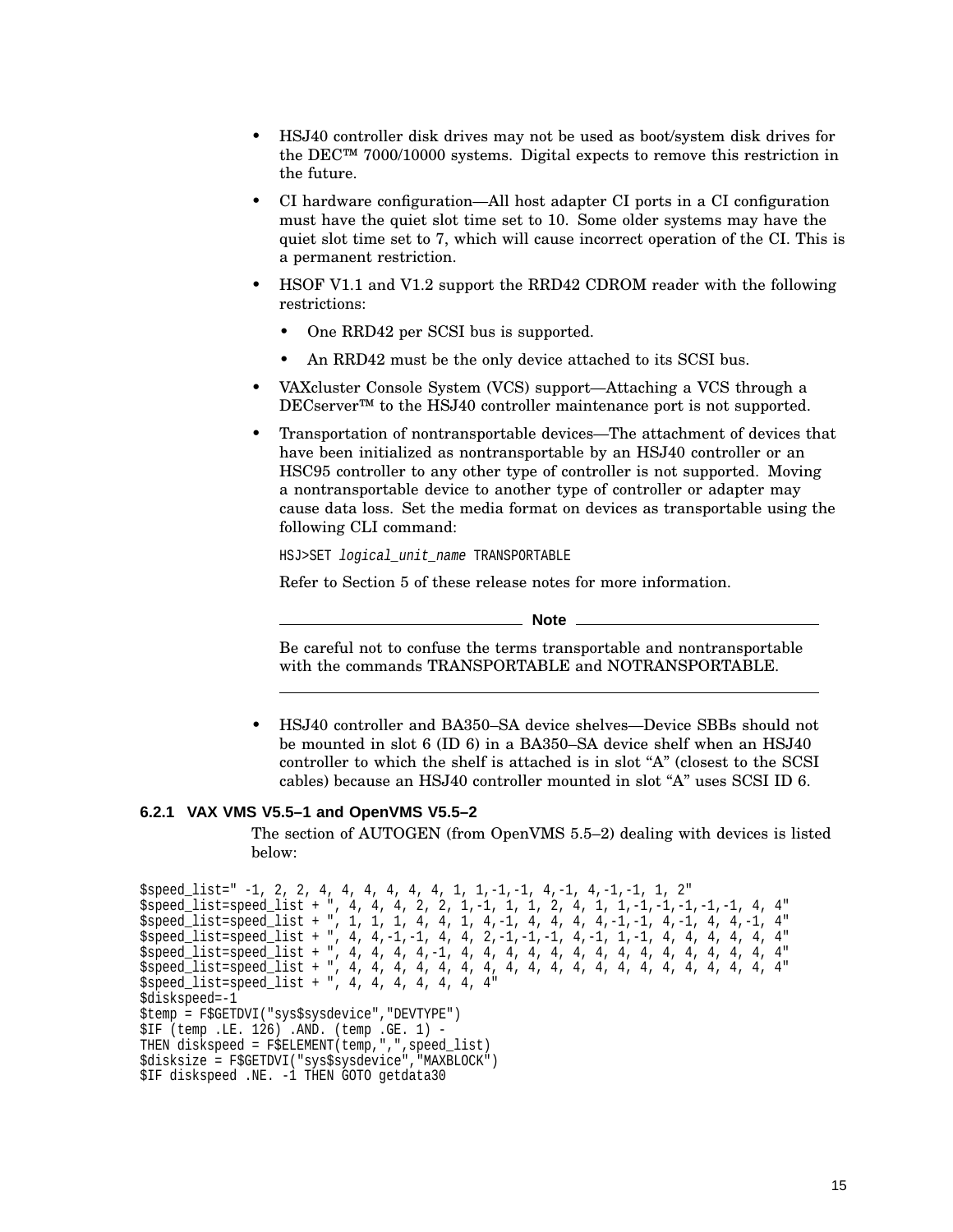The AUTOGEN.COM DCL procedure will select a –1 (unsupported device) from the speed list. To circumvent this problem perform the following steps:

- 1. Make a copy of the AUTOGEN.COM DCL file in case restoration of the original state is required.
- 2. Edit the AUTOGEN.COM file. Change the 36th element in the speed list (currently  $-1$ ) to 4 (the first  $-1$  in the sequence  $-1$ ,  $-1$ ,  $-1$ ,  $4$ ,  $4$  at the end of line two). This causes HSJ40 controller-attached disk drives to be recognized as a supported device type.
- 3. Run the AUTOGEN program.

#### **6.2.2 OpenVMS VAX V6.0**

The AUTOGEN.COM DCL procedure does not support device types above 137 although HSX00 and HSX01 are properly defined in the speed list. To circumvent this problem perform the following steps:

- 1. Make a copy of the AUTOGEN.COM DCL file in case restoration of the original state is required.
- 2. Edit the AUTOGEN.COM file. Change the value 137 in the following statement to 142.

\$IF (temp .LE. 137) .AND. (temp .GE. 1) -

3. Run the AUTOGEN program.

This change will allow AUTOGEN to run successfully against HSJ40 controllerattached disk drives to be used as system disks.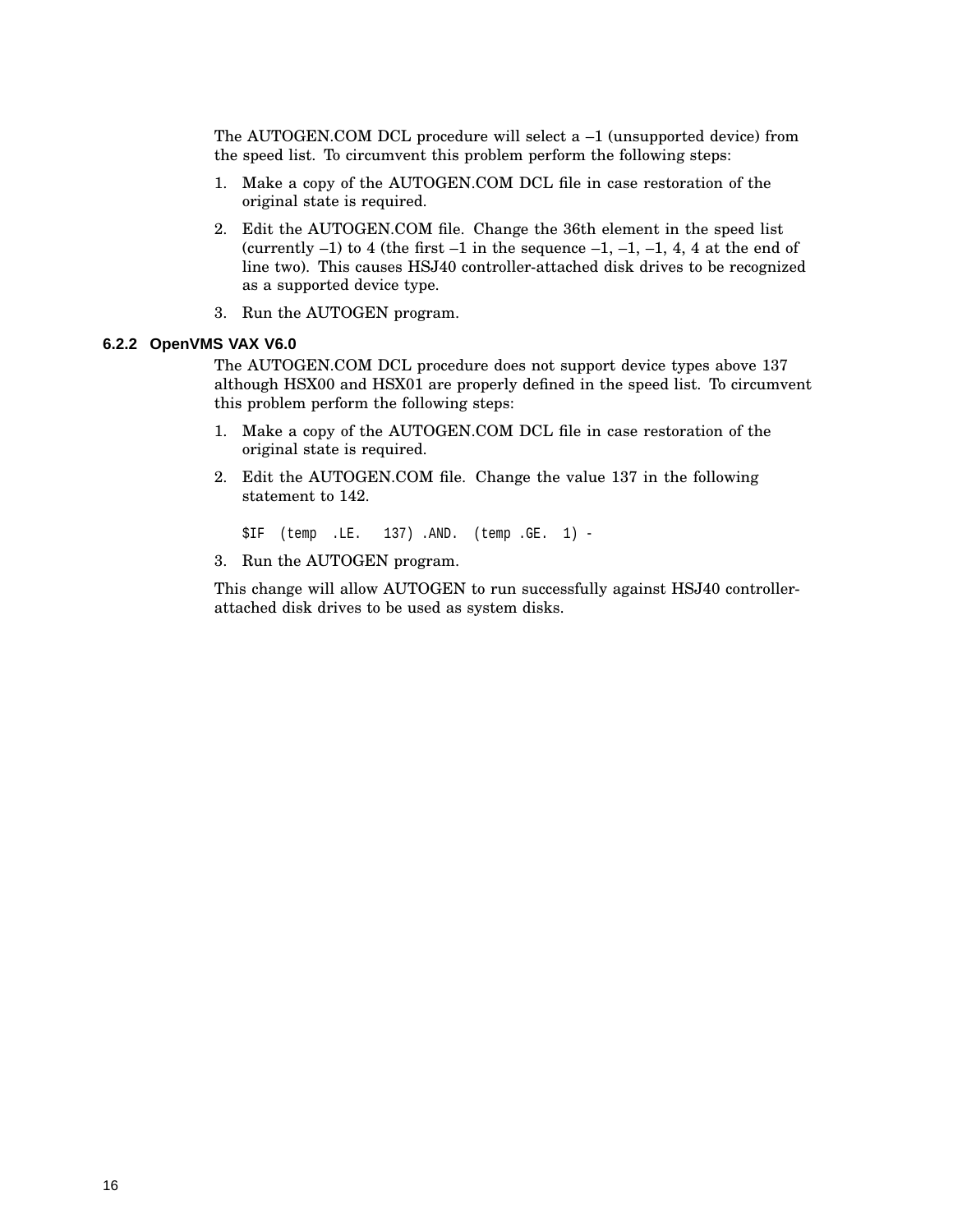## **7 Recommendations**

Digital makes the following recommendations to ensure the most effective use of HSOF V1.2:

- The CLUSTER SIZE qualifier for large devices or storage sets—Digital recommends that the formula displayed by the OpenVMS operating system HELP DEVICE INIT/CLUSTER\_SIZE command be used to determine the proper OpenVMS file system cluster size. Using too small a file system cluster size may prevent some of the device or storage set capacity from being accessed; too large a cluster size usually wastes storage capacity by allocating large blocks of storage for small files.
- Shadow set operation—In OpenVMS VAX operating system versions earlier than V6.0, timed-out I/O requests to shadow set members may lead to member disks attached to HSJ40 controllers being dropped from shadow sets. In some cases, this may lead to host crashes. To avoid this possibility, Digital strongly recommends changing the value of the SYSGEN parameter SHADOW MBR TMO to at least 120 (seconds) for systems running operating system versions earlier than V6.0. Version 6.0 of OpenVMS avoids this problem by retrying timed-out operations to shadow set members several times.
- PAPOLLINTERVAL and PANUMPOLL parameters—Digital recommends that the SYSGEN parameters PAPOLLINTERVAL and PANUMPOLL be set such that all nodes in the cluster are polled within 30 seconds or less. This ensures proper operation of the CI in the event of a controller reboot. Failure to set this value may result in MSCP command timeouts. The default values are set to poll 16 node clusters every 5 seconds and 32 node clusters every 10 seconds.
- OpenVMS operating system device size limitation (in HSOF V1.1 or later versions)—If previous recommendations regarding device size limitations were not followed and devices larger than 4 gigabytes were created, HSOF V1.1 or later versions will eliminate possible problems that may result. However, a reboot of the VMScluster is strongly recommended to clear controller parameters maintained by the operating system from the prior HSOF version.
- Concurrent operation of exercisers—The Disk Inline Exerciser utility (DILX) and the Tape Inline Exerciser (TILX) utility may run concurrently with one initiated from the HSJ40 maintenance terminal port and the other from a DUP connection. Digital recommends, however, that TILX *not* be run while normal I/O operations are in progress, as it will degrade system performance due to the heavy load it imposes on the controller.
- DILX concurrent operation—While DILX functions correctly when run concurrently with normal controller operation of drives other than those being exercised, Digital recommends that it *not* be run during periods when application I/O performance is important because it generates a heavy I/O load.
- Device warm-swap method—Device that are removed using the warmswap method should normally be replaced with devices of the same type. Otherwise, failure of system startup procedures such as the establishment of stripesets could result.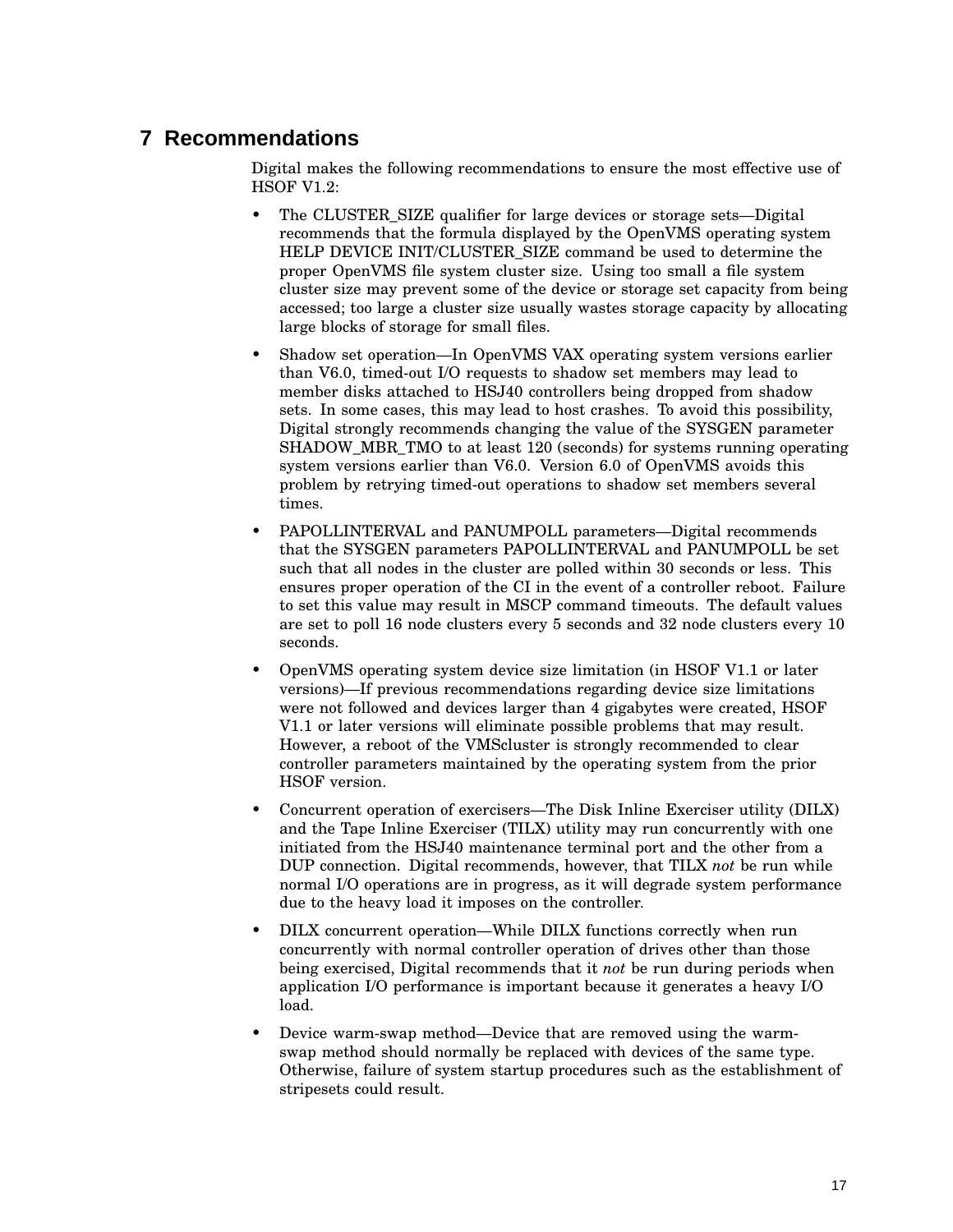• Preferred Path utility—Use the OpenVMS Preferred Path utility to balance units between controllers for better performance in a dual-redundant configuration. Refer to the *VMS I/O User's Guide* for more information.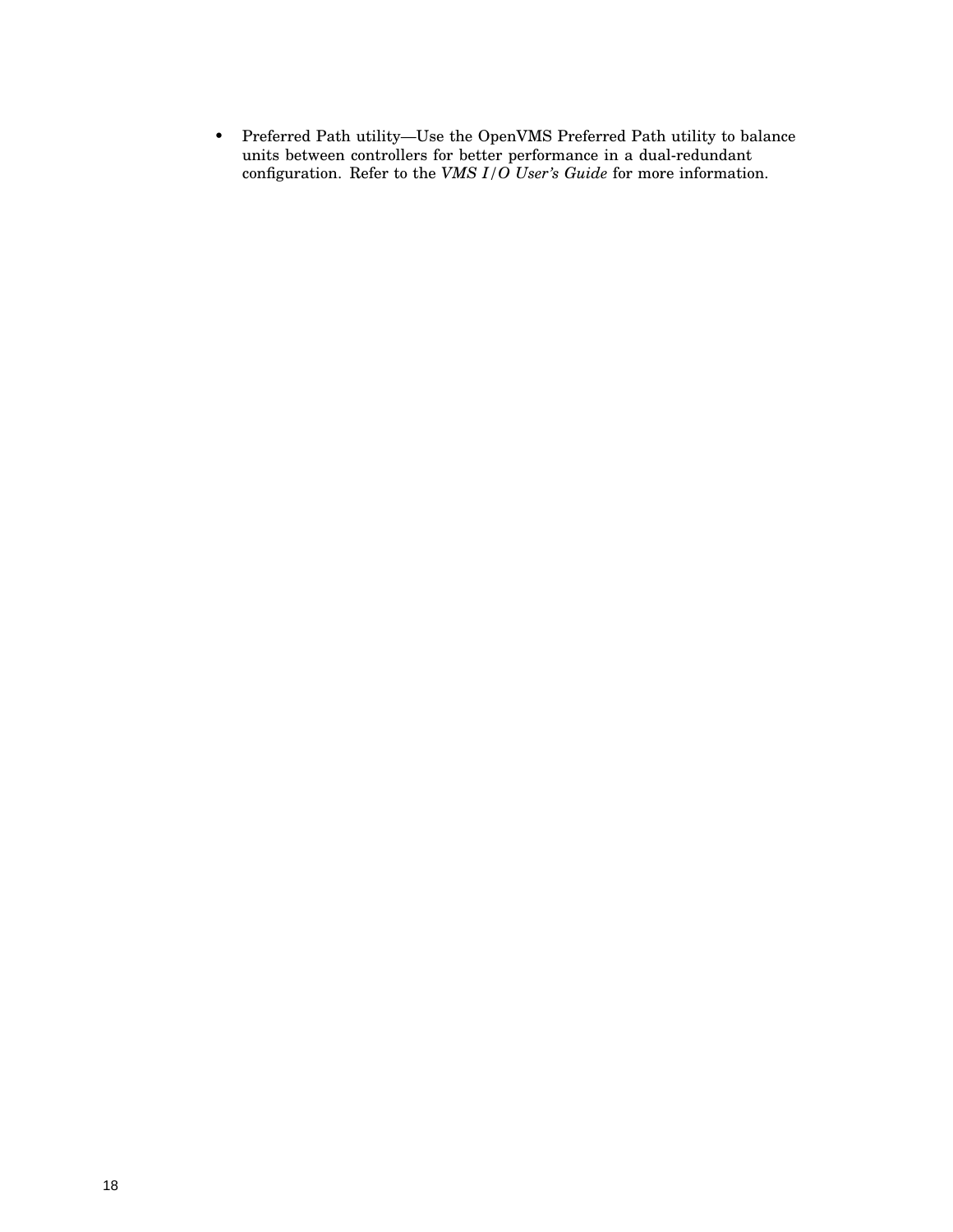## **8 HSJ40 Controller Performance**

Digital has measured HSJ40 controller performance with HSOF V1.2 firmware. The following results were observed:

| <b>Performance Characteristic</b> | <b>Measured Value for HSOF V1.2</b> |
|-----------------------------------|-------------------------------------|
| I/O requests per second completed | Up to $1,100$                       |
| MBytes/second of data written     | Up to $4.0$                         |
| MBytes/second of data read        | Up to $2.6$                         |

These results are extremely dependent on the profile of the I/O workload. The maximum I/O request rate, for example, has been measured with very short requests (512 bytes) with high locality of reference in order to minimize the effect of mechanical disk performance. Maximum data transfer capacity has been measured by writing very large sequential streams of data. In both cases, the benchmarks were constructed to exercise the HSJ40 controller and HSOF to the maximum and not to represent realistic application workloads.

Measurements of internal controller resource utilization suggest strongly that substantial further performance optimization of HSOF is possible; a greater I/O request throughput might be achieved with sufficient tuning. Digital fully expects, but does not guarantee, that future versions of HSOF will offer incremental I/O performance improvements.

Performance of HSOF's RAID Level 0 (disk striping) functionality has not been measured for this HSOF version. Digital expects to provide such data in the future.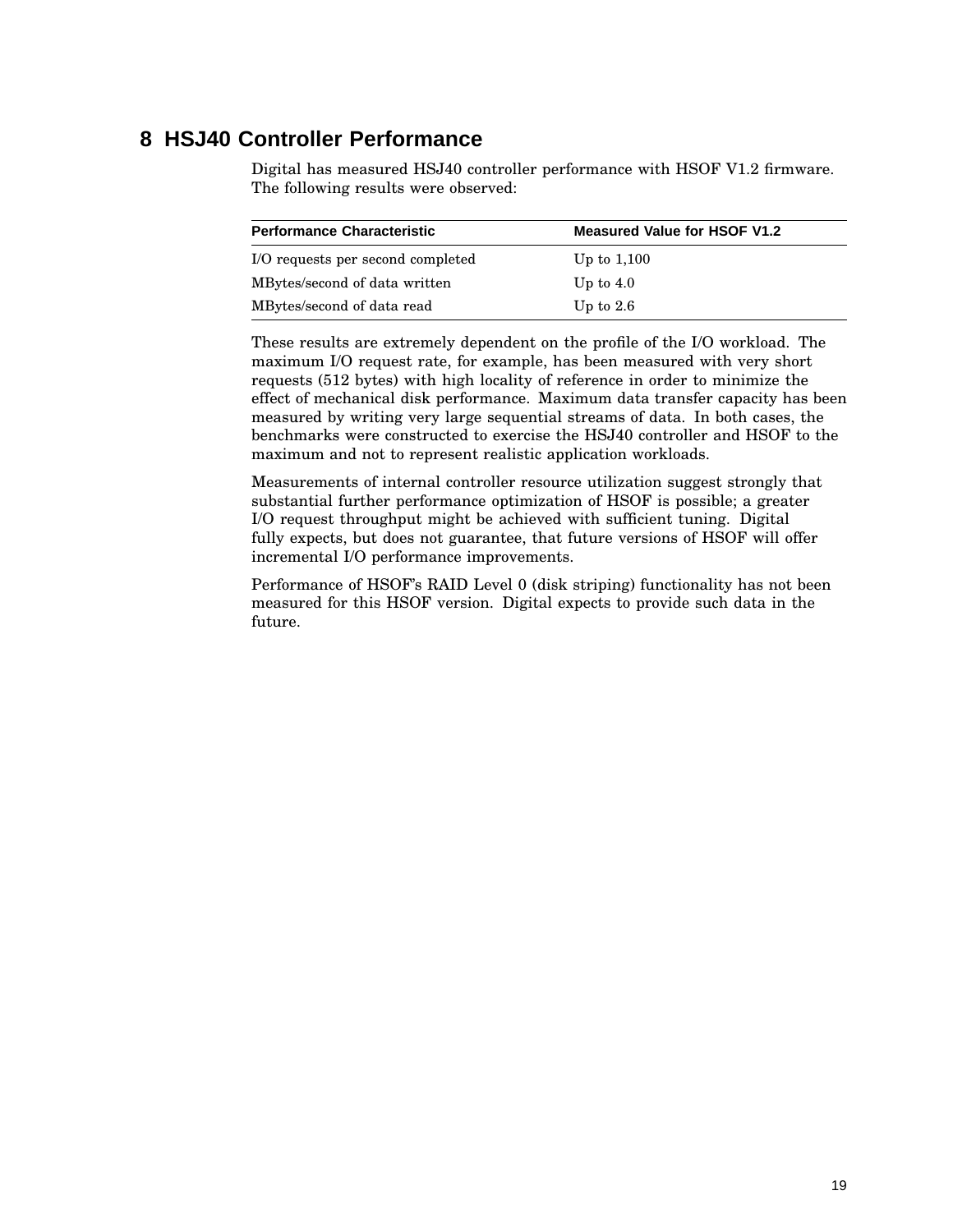## **9 HSOF Firmware V1.2 Installation**

Use the procedures described in this section to install the HSOF V1.2 firmware, supplied in this kit. The procedure for upgrading your firmware to V1.2 will typically take less than five minutes to accomplish.

**Important Notice**

If the CI node number but not the SCS node name is changed, a complete VMScluster system reboot must be performed before the HSJ40 controller and its attached devices will be recognized. It is not necessary to change the CI node number or the SCS node name when upgrading from HSOF Version T047 (or later) to V1.2 of the firmware.

#### **9.1 Upgrading Firmware in Nonredundant HSJ40 Configurations**

The HSOF upgrade to V1.2 will cause a brief (30-45 second) interruption in service to attached drives. The OpenVMS operating system should automatically recover from this outage within a few seconds after the new firmware becomes operational and restore service to users.

Use the following procedure to upgrade the firmware in a nonredundant HSJ40 controller:

- 1. Locate the controller to be shut down.
- 2. Remove the EMI shield (if one is installed).
- 3. Press the program card eject button to eject the program card from the controller.
- 4. Remove the program card.
- 5. While holding in the OCP reset (//) button, insert the new program card, pressing the card in until the eject button extends outward almost even with the card, then release the reset (//) button.
- 6. Replace the EMI shield over the card.

The controller restarts, leading to normal operations with the host system(s) as described in the *HS Family of Array Controllers User's Guide*.

#### **9.2 Upgrading Firmware in Dual-Redundant HSJ40 Configurations**

In dual-redundant configurations, you may upgrade the firmware of the controllers simultaneously or in sequence. A simultaneous upgrade requires a momentary service outage, but preserves the assignment of drives to controllers. A sequential upgrade does not result in service outage, but generally requires that drive assignments to controllers be adjusted after completing the upgrade. This occurs because as you take each controller momentarily out of service to exchange firmware, its drives fail over to the partner controller, disturbing the balance of drives.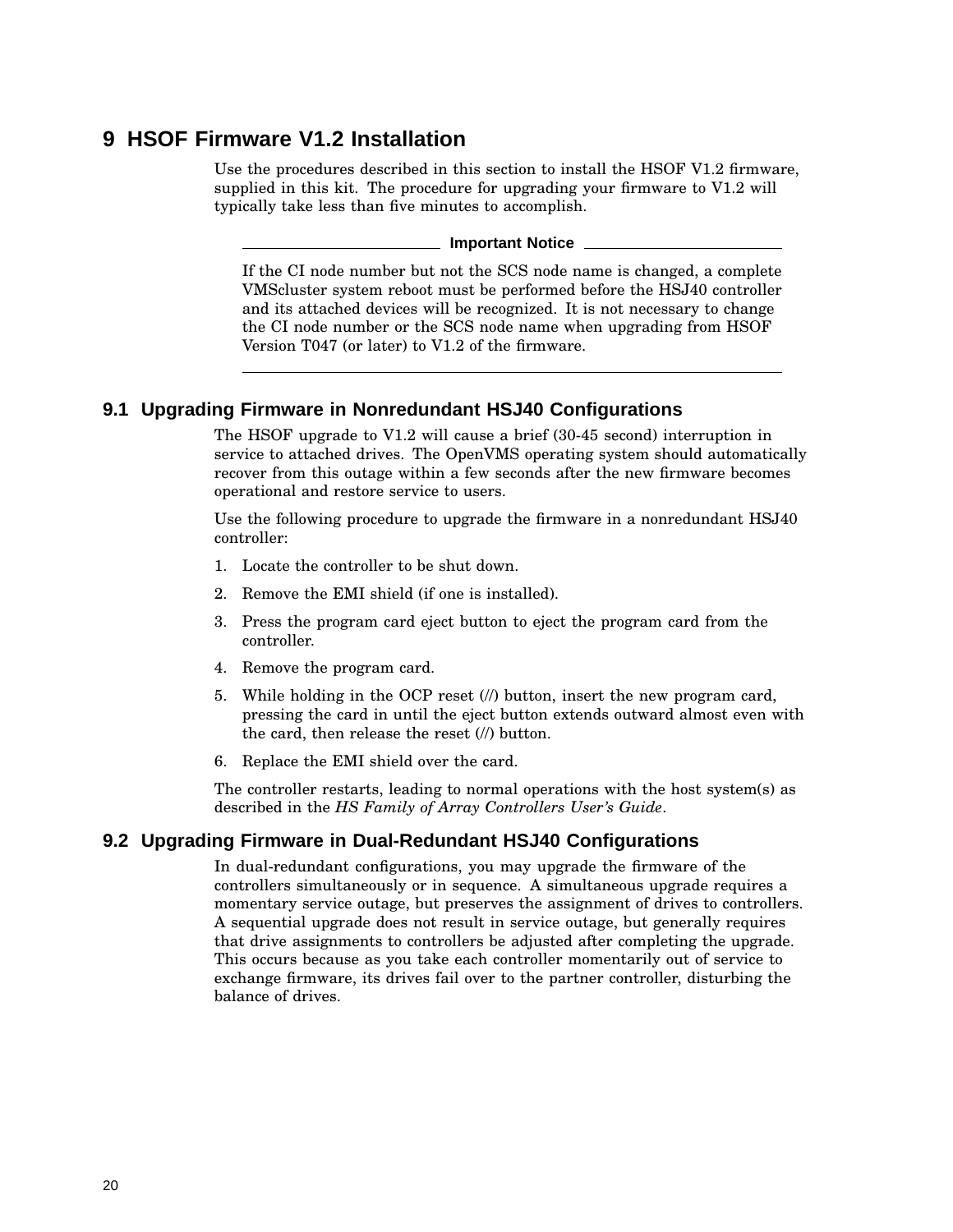#### **9.2.1 Simultaneous Upgrade**

The simultaneous upgrade method requires that both controllers be momentarily shut down at the same time, causing a brief (30-45 second) interruption in service to attached drives. The OpenVMS operating system should automatically recover from this outage within a few seconds after the new firmware becomes operational and restore service to users.

**Note**

A simultaneous upgrade maintains the pre-upgrade drive-to-controller assignments.

A simultaneous upgrade is valid for upgrades from any previous HSOF version to V1.2.

Use the following procedure to perform a simultaneous firmware upgrade in a dual-redundant configuration:

- 1. Press the program card eject buttons on both controllers simultaneously and remove both program cards.
- 2. Press and hold the OCP reset (//) buttons on both controllers while inserting new program cards. Be sure the eject buttons extend outward almost even with the cards.
- 3. Release the reset (//) buttons.

Both controllers will restart, leading to normal operations with the host system(s) as described in the *HS Family of Array Controllers User's Guide*.

The two controllers will re-initialize concurrently and will synchronize with each other. The timing of this procedure is not critical, except that the program cards should be removed and inserted at approximately the same time (within an interval of a few seconds).

After installation, use of the OpenVMS operating system Preferred Path utility may be required to restore the desired load balance among the drives attached to the two controllers.

#### **9.2.2 Sequential Upgrade**

This sequential upgrade method keeps at least one controller in operation at all times for continuous service to drives. After the upgrade, however, the system manager must generally use the OpenVMS Preferred Path utility to restore the desired attachments of drives to the two controllers.

**Note**

A sequential upgrade disrupts pre-upgrade drive-to-controller assignments

A sequential upgrade is valid *only* for upgrades from HSOF V1.1 to V1.2.